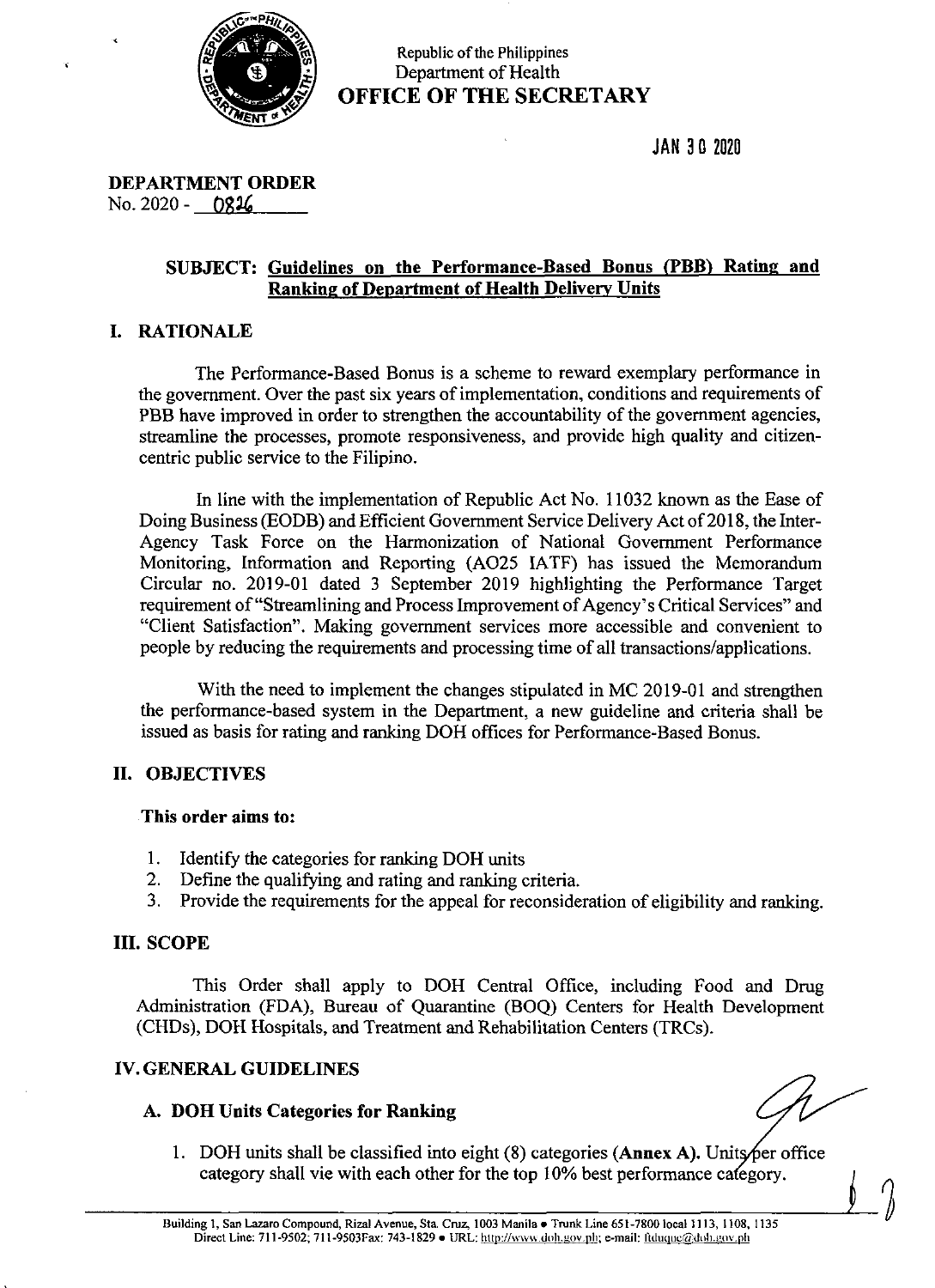2. DOH units in each office category shall be ranked according to the following performance categories:

| <b>Ranking</b>  | <b>Performance Category</b> | <b>No. of Units</b> |
|-----------------|-----------------------------|---------------------|
| Top 10%         | Best Delivery Unit          |                     |
| <b>Next 25%</b> | Better Delivery Unit        | 33                  |
| Next 65%        | Good Delivery Unit          | 86                  |
|                 | Total:                      | 132                 |

### B. Ranking of DOH Units

In order to ensure the compliance of the Department of Health in all Performance-Based Bonus requirements, the two-tier scheme shall be implemented in ranking the delivery units. First, the sets of qualifying criteria are identified to determine the eligibility of the units. Second, eligible offices shall be rated and ranked based on the ranking criteria set forth in this issuance.

## V. SPECIFIC GUIDELINES

#### A. QUALIFYING CRITERIA

All DOH units shall meet the following criteria in order to qualify for FY 2019 PBB grant. With the recommendation of the Technical Working Group, the National Performance Management Team shall act as final arbiter in determining the eligibility of offices.

#### 1. Accomplishment of all Performance Targets

## a. Streamlining and Process Improvement of Critical Services (Modified Form A and Al)

In conformance with IATF new metric of evaluating the performance of the agency, all DOH- CO units shall accomplish the Modified Form A (Annex B.1). All offices shall declare critical services and/or key processes (either frontline or non-frontline) performed by the office as basis for the streamlining and improvement of the services. The details of the performance of the delivery units shall be reported using the Modified Form Al (Annex B.2).

Offices shall evaluate the improvement of the identified service/s using the following criteria as specified in the guidelines set by the IATF:<br>i. Number of Steps

- Number of Steps
- il. Transaction Costs
- iii. Substantive Compliance Cost
- iv. Number of Signatures
- v. Number of Documents
- vi. Turnaround Time

 $\begin{matrix} 2 & 1 \\ 1 & 1 \end{matrix}$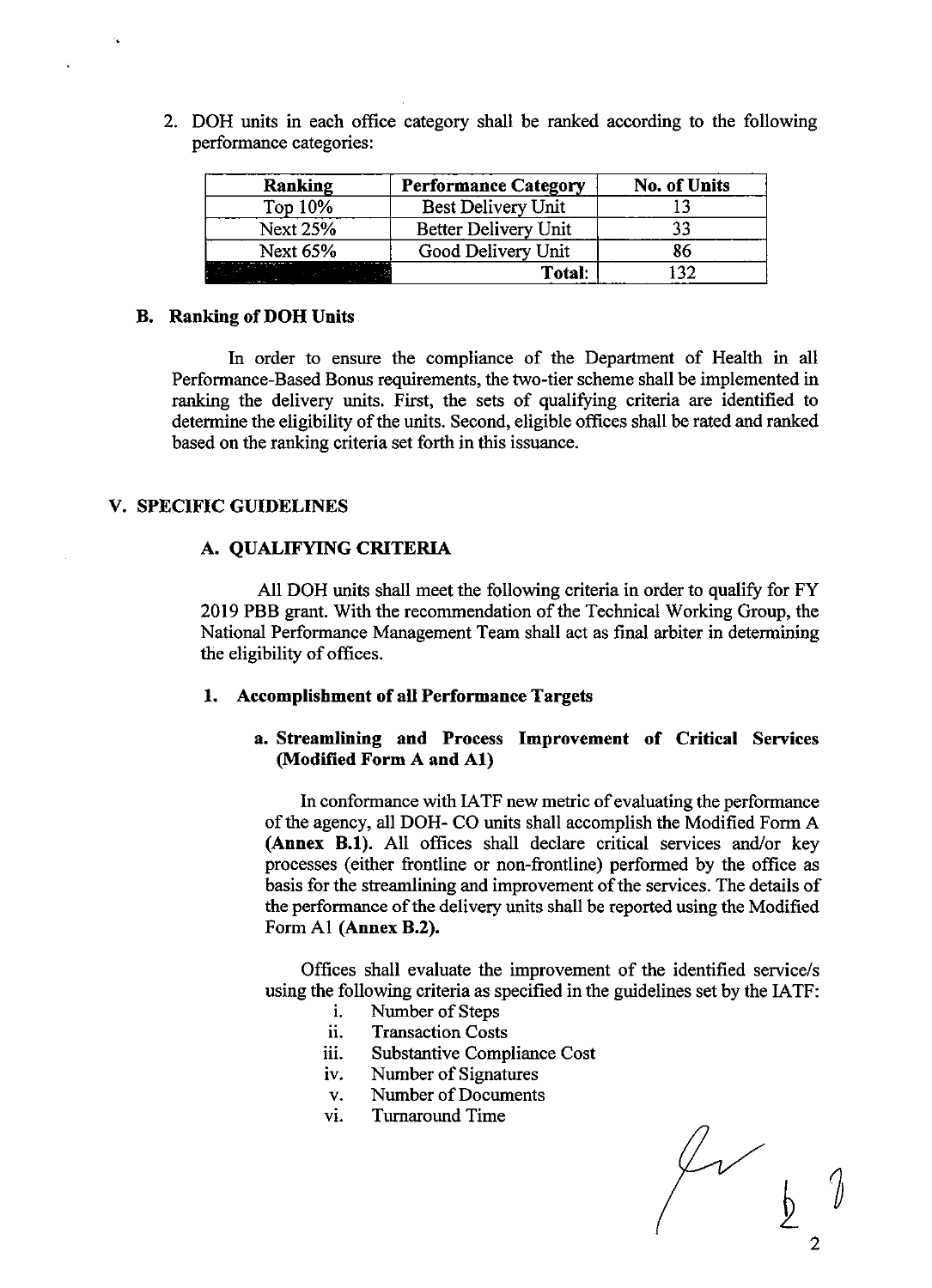### b. Client Satisfaction Survey Report Analysis

To determine the effectiveness of the streamlining and process improvement of critical service/s of the units, the satisfaction of the client shall be measured and reported. Using the current Customer Satisfaction Survey (CSS), offices shall report and analyze the clients' feedback for each critical service.

All offices shall consider the following conditions in reporting the CSS Results:

- i. Scope (January to December)
- ii. Methodology
- iii. Results of measures and analysis
- iv. Improvement plan

(see Annex B.3 for sample template)

#### 2. Satisfy 100% Good Governance Conditions

## a. Maintain/Update the Transparency Seal

All offices are required to update their respective Transparency Seal following the Inter-Agency Task Force (IATF) - prescribed guidelines. The Knowledge Management and Information Technology Service (KMITS) shall take the lead in ensuring the compliance of the DOH Central Office, CHDs, DOH-retained hospitals and TRCs.

KMITS shall publish and post content in the website of the Central Office, and shall regularly monitor the compliance of all DOH offices with the updating of their Transparency Seal. The National Performance Management Team (NPMT) shall issue a memo to non-compliant offices about their Transparency Seal deficiencies. Offices that will fail to address deficiencies on or before the final assessment shall be disqualified to receive the grant.

Hospitals and TRCs are advised to seek the assistance of their respective CHDs in creating and/or hosting their websites. Offices without functional websites or with websites that are undergoing upgrading or repair shall submit a letter justifying their non-compliance. Justification letters shall be reviewed by the NPMT.

## b. PhilGEPS Posting/Updating

DOH office must ensure compliance with PhilGEPS posting pursuant to RA No. 9184 also known as the Government Procurement Reform Act. For transactions above Php 1,000,000.00 and with December 31,2019 as cutoff date.

In the event that the office failed to update the status of PhilGEPS, the justification letter shall be sent to AO 25 Secretariat thru ao25secretariat@dap.edu.ph, within 30 days of the cut-off period and be

 $\,$ <sub>3</sub>  $\,$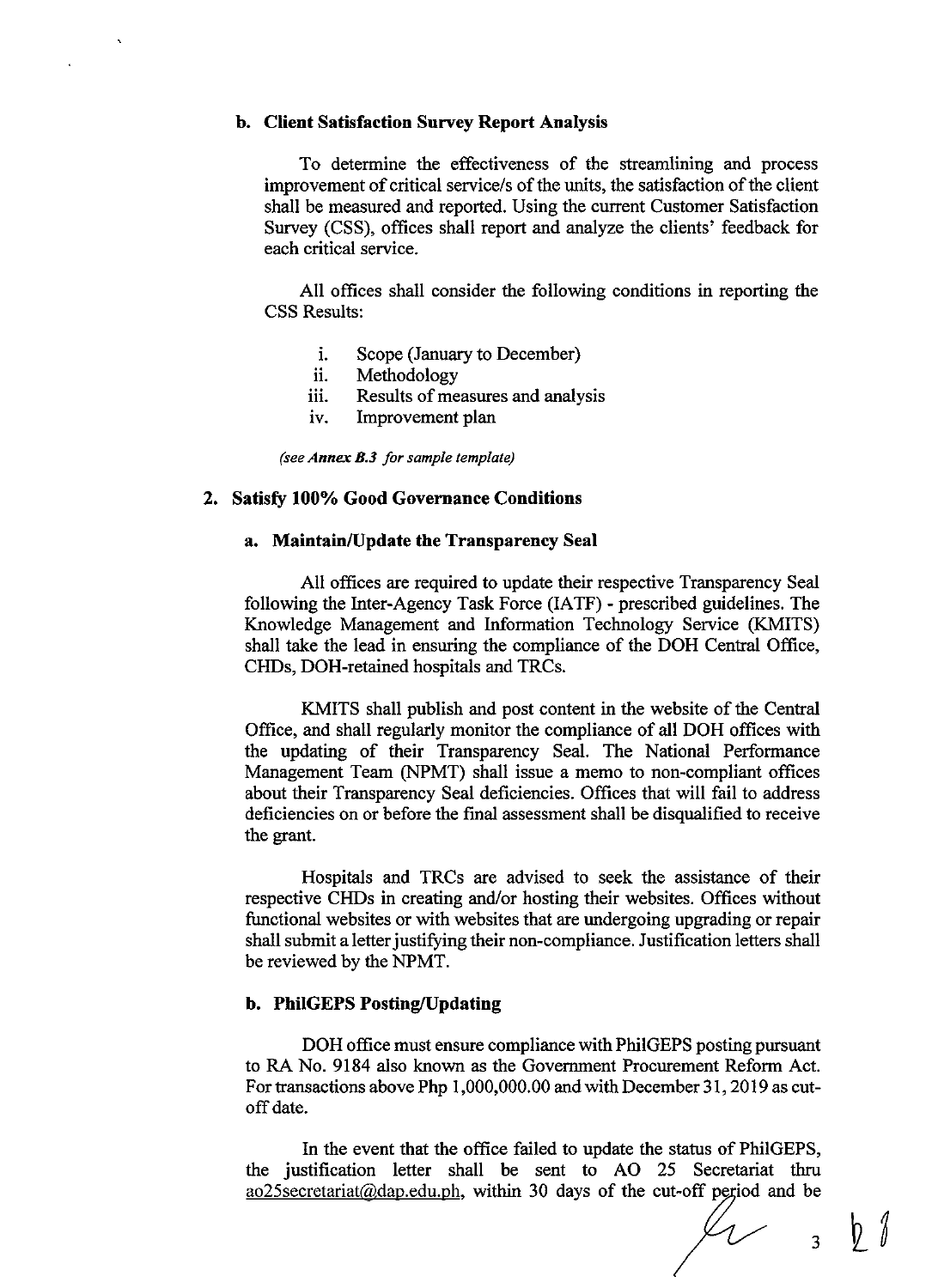subjected to assessment and review of the secretariat. The Office's Procurement Unit shall be in charge of endorsing the letters of justification to AO 25 Secretariat.

## ¢. Maintain/Update the Citizen's Charter

All offices must conform with Anti-Red Tape Citizen's Charter Certificate of Compliance (CoC) reflecting the office critical services consistent with the requirement of RA No. 11032. Certificate must be submitted to Administration and Financial Management Team — ARTA unit at doh.artaunit@gmail.com.

Failure to meet all the requirements set in the qualifying criteria will render the unit ineligible for the PBB grant. Office of the Team heads shall be considered eligible if all of the units under team are able to qualify with the criteria. In the event that more than 50% of DOH units ineligible for the grant, the categorization ofoffices shall be canceled. PBB secretariat shall issue a memorandum on the scheme ofranking for the remaining eligible units, with attached signed resolution from NPMT.

For the summary of qualifying criteria please refer to Annex B.

## B. RANKING CRITERIA

Only the PBB-eligible offices shall be ranked based on the following criteria:

| <b>Office Category</b>                                                              | Quantity<br><b>OPCR</b> | <b>Quality</b> | <b>Timeliness</b> | <b>Total</b> |
|-------------------------------------------------------------------------------------|-------------------------|----------------|-------------------|--------------|
| <b>Technical and Support</b><br>Offices, CHDs Offices,<br><b>Hospitals and TRCs</b> | 60%                     | 10%            | 30%               | 100%         |
| Office of Team Heads                                                                | 60%                     | 10%            | 30%               | 100%         |
| OSEC                                                                                | 60%                     | 10%            | 30%               | 100%         |

(see  $Annex$  C for sample computation)

Only those personnel belonging to the eligible offices/units are qualified for PBB.

## 1. Quantity

The Quantity score of offices shall be based on the Office Performance Rating and Review rating by the NPMT. It shall comprise 60% of the overall PBB rating. OPCR rating must be within the scale of 1-5, <sup>1</sup> being the lowest and 5 as the highest.

#### 2. Quality

The Quality score of each office, which shall consist 10% of their PBB scores, shall be based on the office's Customer Satisfaction Survey (CSS) Rating. Quality scores shall be computed based on the average monthly CSS rating of the office.

 $\begin{bmatrix} 0 & 0 \\ 0 & 0 \\ 0 & 0 \end{bmatrix}$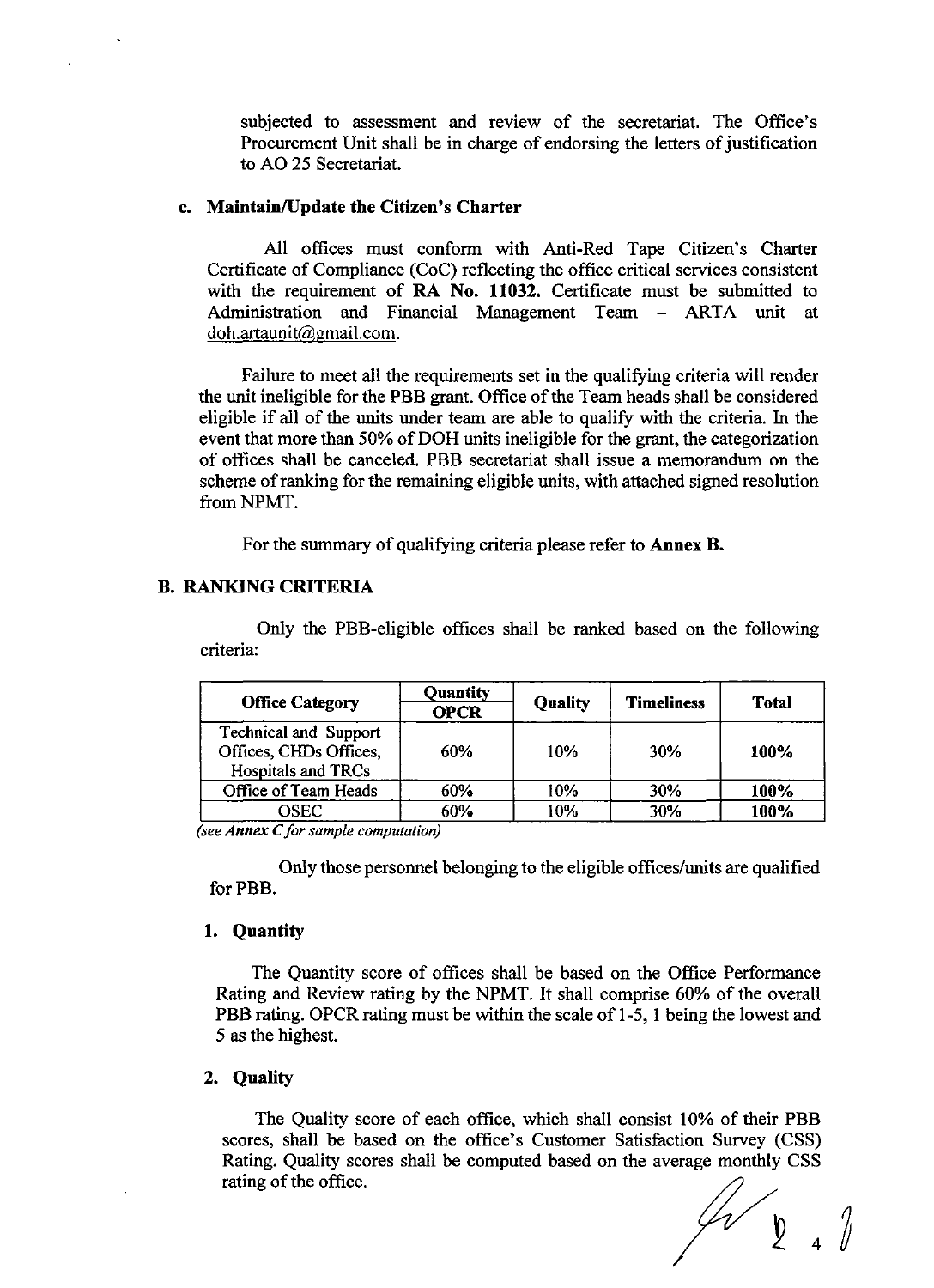Report on CSS Rating must be submitted to the Office of Strategy Management at osm.doh@gmail.com. Only CSS Reports submitted to the Office of Strategy Management shall be considered as the official source for the CSS rating.

## 3. Timeliness

 $\ddot{\phantom{0}}$ 

 $\ddot{\phantom{0}}$ 

30% of PBB scores for Timeliness shall be based on the submission of the following reports:

| <b>Office Category</b>    | <b>Required Reports</b>                        |
|---------------------------|------------------------------------------------|
| All Central Office        | <b>OPCR</b> Target<br>a.                       |
| Units (Office of the      | Work and Financial Plan (Form 1)<br>b.         |
| Secretary including       | Quarterly OPCR monitoring of<br>c.             |
| Offices of Team           | accomplishment                                 |
| Heads, $CO -$             | Management Review Report<br>d.                 |
| <b>Technical Offices</b>  | Monthly Report on Customer Feedback<br>e.      |
| and $CO - Support$        | (Report on CSS Rating)                         |
| Offices)                  | <b>OPCR</b> Accomplishment Report<br>f.        |
|                           | Report on PBB-eligible Personnel*<br>g.        |
|                           | GAD Accomplishment Report (for Technical<br>h. |
|                           | Units only)                                    |
|                           | i.<br>Annual Gender and Development Plan and   |
|                           | Budget (for Technical Units only)              |
|                           | <b>Quarterly BFARs</b><br>j.                   |
|                           | k. Modified Form A and A1                      |
| <b>Centers for Health</b> | a. OPCR Target                                 |
| Development               | b. Work and Financial Plan (Form 1)            |
|                           | c. Quarterly OPCR monitoring of                |
|                           | accomplishment                                 |
|                           | d. Monthly Report on Customer Feedback         |
|                           | (Report on CSS Rating)                         |
|                           | e. OPCR Accomplishment Report                  |
|                           | Report on PBB-eligible Personnel*<br>f.        |
|                           | g. GAD Accomplishment Report                   |
|                           | h. Annual Gender and Development Plan and      |
|                           | <b>Budget</b>                                  |
|                           | i. Quarterly BFARs                             |
|                           | i.<br>Modified Form A and A1                   |
| DOH Hospitals             | a. OPCR Target                                 |
|                           | b. Work and Financial Plan (Form 1)            |
|                           | Quarterly OPCR monitoring of<br>$\mathbf{c}$ . |
|                           | accomplishment                                 |
|                           | d. Monthly Report on Customer Feedback         |
|                           | (Report on CSS Rating)                         |
|                           | e. OPCR Accomplishment Report                  |
|                           | Report on PBB-eligible Personnel*<br>f.        |
|                           | g. GAD Accomplishment Report                   |
|                           | h. Annual Gender and Development Plan-and      |
|                           | Budget                                         |
|                           |                                                |
|                           |                                                |

 $\mathcal{L}$ 

5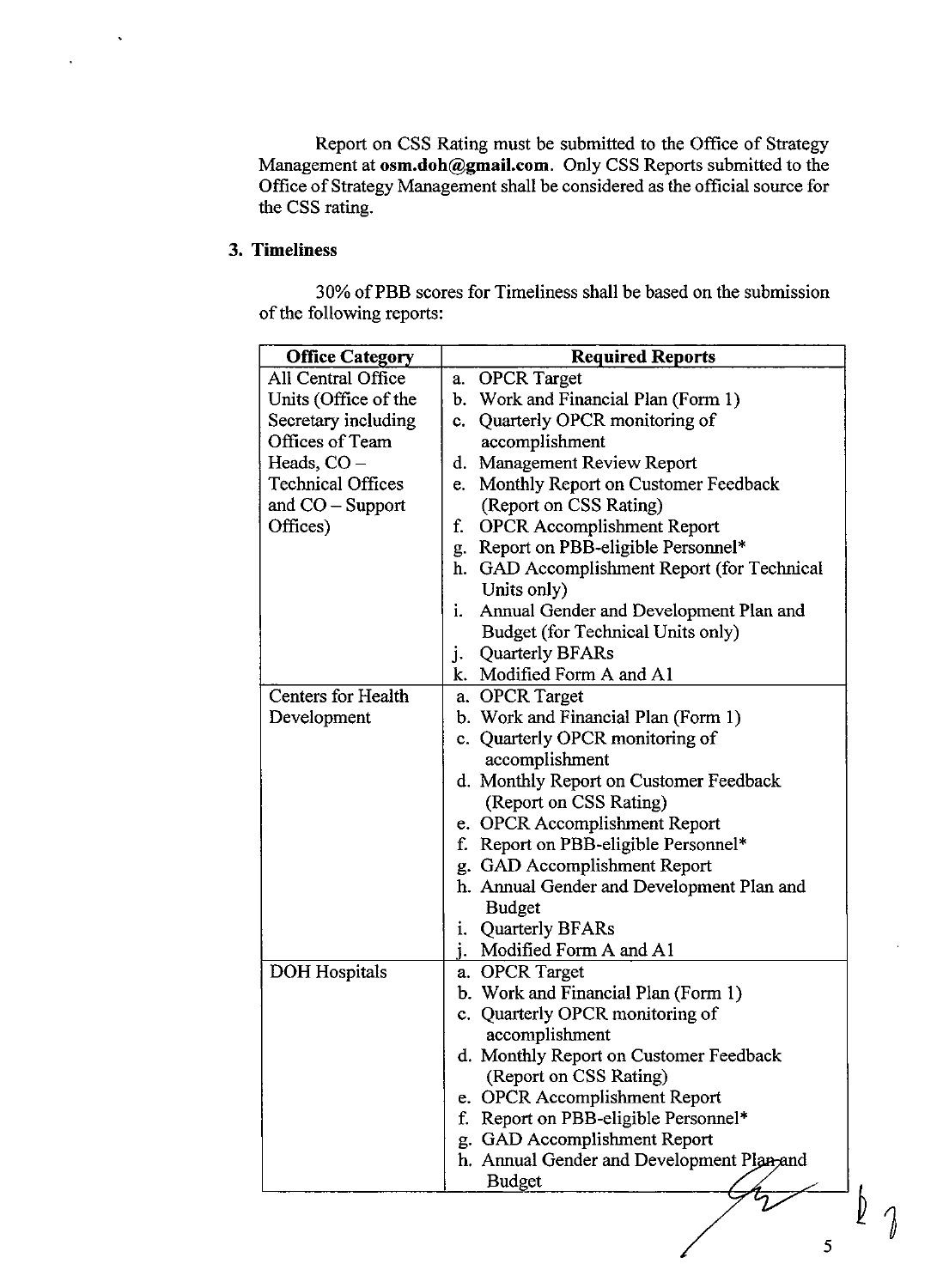|                |     | Quarterly BFARs                           |
|----------------|-----|-------------------------------------------|
|                |     | Modified Form A and A1                    |
| Treatment      | and | a. OPCR Target                            |
| Rehabilitation |     | b. Work and Financial Plan (Form 1)       |
| Centers        |     | c. Quarterly OPCR monitoring of           |
|                |     | accomplishment                            |
|                |     | d. Monthly Report on Customer Feedback    |
|                |     | (Report on CSS Rating)                    |
|                |     | e. OPCR Accomplishment Report             |
|                |     | Report on PBB-eligible Personnel*         |
|                |     | g. GAD Accomplishment Report              |
|                |     | h. Annual Gender and Development Plan and |
|                |     | <b>Budget</b>                             |
|                |     | Quarterly BFARs                           |
|                |     | Modified Form A and A1                    |

## Scoring System for Timeliness:

- 1. All reports submitted on or before the deadline shall automatically get 100 points. 2 points shall be deducted for every day (calendar days) a report submitted late.
- 2. The average score for all the reports will be computed to arrive at the final timeliness score.
- 3. Offices that will fail to submit the required reports will be given a score of zero (0) for the timeliness of that report.

## Office Responsible for Monitoring of Required Reports

| $\mathbf{r}$<br>i. Quarterly BFARs<br>$\mathbf{i}$ .<br>Modified Form A and A1<br>a. OPCR Target<br>Treatment<br>and<br>b. Work and Financial Plan (Form 1)<br>Rehabilitation<br>c. Quarterly OPCR monitoring of<br>Centers<br>accomplishment<br>d. Monthly Report on Customer Feedback<br>(Report on CSS Rating)<br>e. OPCR Accomplishment Report<br>f. Report on PBB-eligible Personnel*<br>g. GAD Accomplishment Report<br>h. Annual Gender and Development Plan and<br><b>Budget</b><br>Quarterly BFARs<br>$\mathbf{i}$ .<br>Modified Form A and A1<br>*Please refer to Annex D of this issuance for the template of the Report on PBB-eligible Personnel.                                                                                                       |
|----------------------------------------------------------------------------------------------------------------------------------------------------------------------------------------------------------------------------------------------------------------------------------------------------------------------------------------------------------------------------------------------------------------------------------------------------------------------------------------------------------------------------------------------------------------------------------------------------------------------------------------------------------------------------------------------------------------------------------------------------------------------|
|                                                                                                                                                                                                                                                                                                                                                                                                                                                                                                                                                                                                                                                                                                                                                                      |
| <b>Scoring System for Timeliness:</b><br>1. All reports submitted on or before the deadline shall automatically get<br>100 points. 2 points shall be deducted for every day (calendar days) a<br>report submitted late.<br>2. The average score for all the reports will be computed to arrive at the<br>final timeliness score.<br>3. Offices that will fail to submit the required reports will be given a score<br>of zero (0) for the timeliness of that report.<br><b>Office Responsible for Monitoring of Required Reports</b><br>The following Offices shall be in-charged in monitoring the required<br>reports, hence shall develop a monitoring system to ensure its quality and<br>timeliness of submission. It shall be made accessible to the Personnel |
| Administration Division of the Administrative Service for validation<br>purposes.<br><b>Responsible Office</b><br><b>Required Reports</b><br><b>OPCR</b> Target<br><b>OSM</b><br>Work and Financial Plan<br><b>HPDPB</b><br>Quarterly OPCR monitoring of<br><b>OSM</b><br>accomplishment<br>Management Review Report<br>Team Office / OSM<br>Monthly Report on Customer<br><b>OSM</b><br>Feedback (Report on CSS Rating)<br><b>OPCR</b> Accomplishment Report<br><b>OSM</b>                                                                                                                                                                                                                                                                                          |
| Report on PBB-eligible Personnel*<br>AS-PAD<br><b>HPDPB</b><br>GAD Accomplishment Report (for<br>Technical Units only)<br>Annual Gender and Development<br><b>HPDPB</b><br>Plan and Budget                                                                                                                                                                                                                                                                                                                                                                                                                                                                                                                                                                           |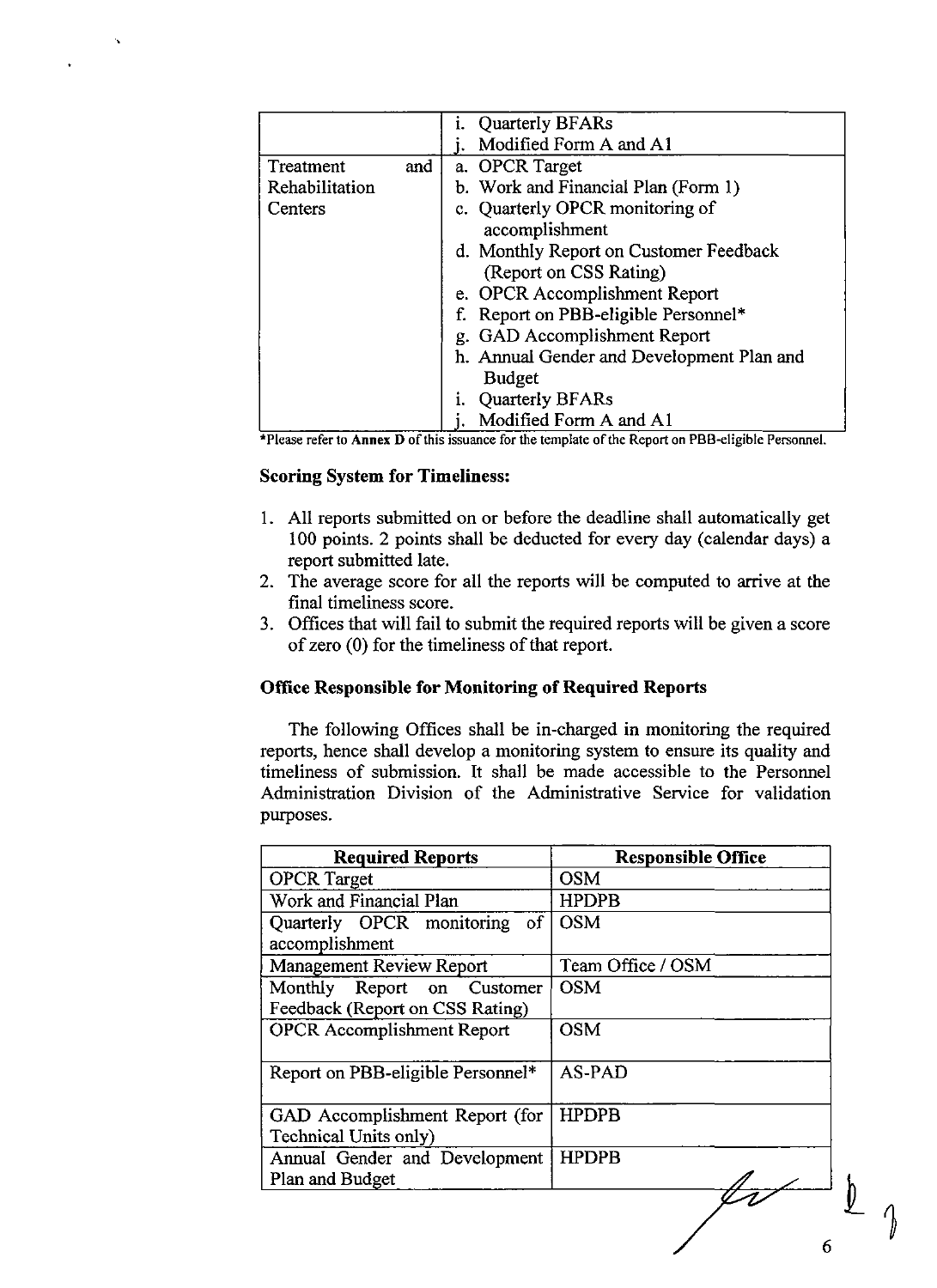| <b>Quarterly BFARs</b>     | OSM (for BAR)<br>FMS (for FARs) |
|----------------------------|---------------------------------|
| Modified Form A and A1     | AS-PAD                          |
| <b>CSS Report Analysis</b> | OSM                             |

## C. APPEAL FOR RECONSIDERATION OF ELIGIBILITY AND RANKING

- 1. For any appeals on the result of the PBB eligibility and ranking, a letter of request<br>for reconsideration shall be submitted and addressed to the NPMT Chair. Offices for reconsideration shall be submitted and addressed to the NPMT Chair. Offices must submit the written request to the PBB Secretariat at padpbbsecretariat@gmail.com within five (5) working days from the release of the PBB rating and ranking result. Appeals sent beyond this timeframe will no longer be considered.
- 2. A final decision on the request shall be issued by the NPMT following the process/ timeline below:

| Days         | <b>Activity</b>                     | <b>Responsible Office</b> |
|--------------|-------------------------------------|---------------------------|
| Day 1        | Release of issuance on PBB          | <b>PAD</b>                |
|              | eligibility and ranking result      |                           |
| Days $2-6$   | Submission of letter of request for | Offices with appeal       |
|              | appeal                              |                           |
| Day 7-9      | Consolidation and of appeals        | <b>PAD</b>                |
| Day 10-11    | <b>NPMT</b> Deliberation            | $NPMT (DOH - CO)$         |
| Days $12-14$ | Issuance of the final decision to   | NPMT (DOH-CO)             |
|              | concerned offices                   |                           |

Note: Timeline is in working days.

## VI. REPEALING CLAUSE

DO 2016-0273 "Guidelines on the Rating and Ranking of Department of Health Units for the FY 2016 Performance-Based Bonus (PBB)", dated November 17,2016 is hereby repealed/ rescinded.

## VIL. EFFECTIVITY

 $\sim$   $^{\circ}$ 

This Order shall take effect immediately.

FRANCISCO T. FUQUE III, MD, MSc Secretary of Health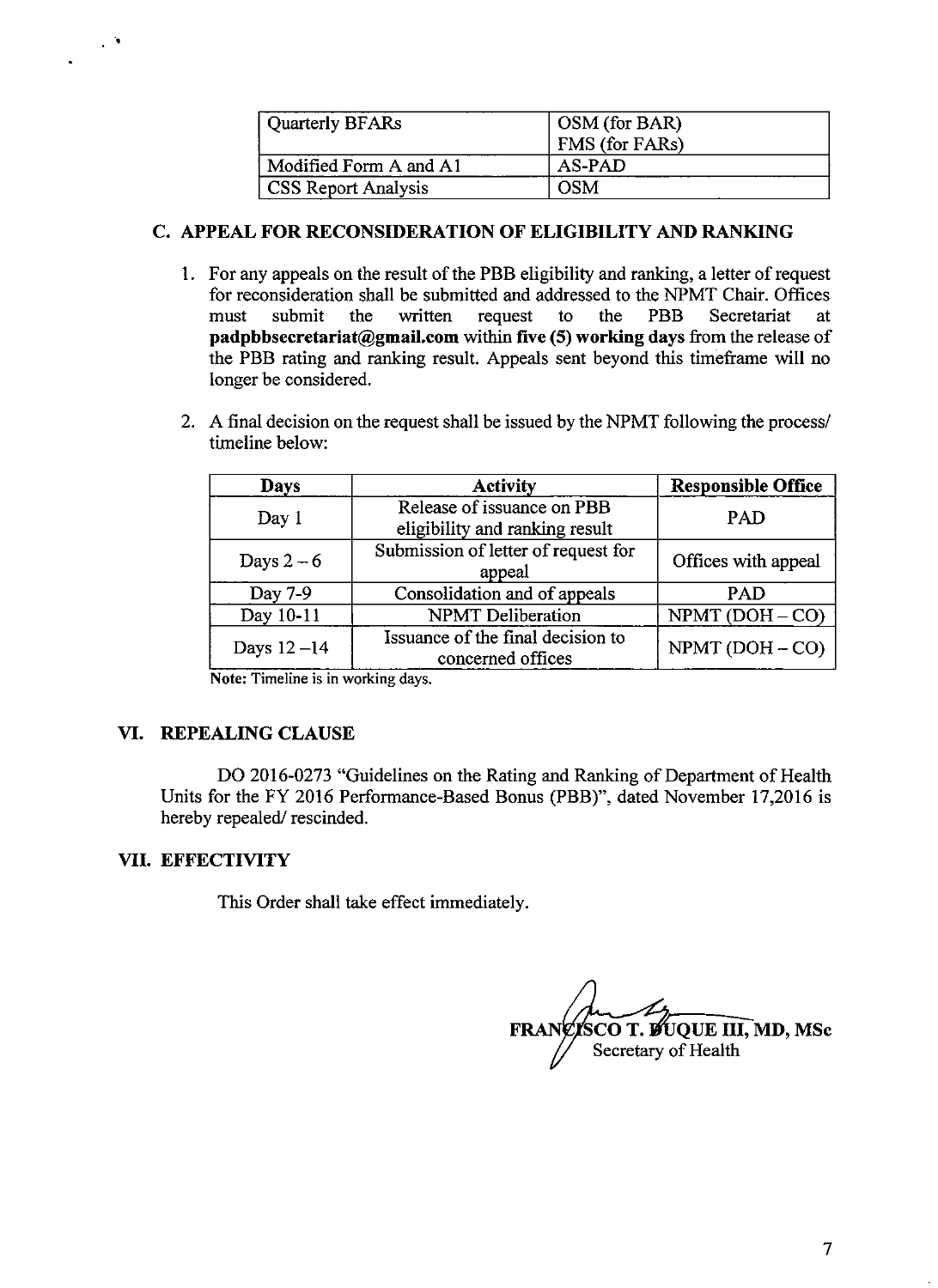| <b>Technical Units</b><br><b>DOH</b> Central<br><b>Bureau</b><br>Office that deliver<br>the core functions<br>(including DTTB)<br>of the DOH<br>4. Bureau of International Health Cooperation<br>5. Disease Prevention and Control Bureau<br>6. Dangerous Drug Abuse Prevention and<br><b>Treatment Program</b><br>7. Philippine National AIDS Council<br>8. National Voluntary Blood Services Program<br>9. Epidemiology Bureau<br>10. Health Facility Development Bureau<br>11. Health Facilities Enhancement Program<br>12. Health Emergency Management Bureau<br>14. Health Facilities and Services Regulatory<br><b>Bureau</b><br>15. Food and Drug Administration<br>16. Bureau of Quarantine<br>Delivery units in<br>1. Administrative Service<br>2. Financial and Management Service<br>DOH Central<br>Office that provide<br>3. Internal Audit Service<br>support services to<br>4. Legal Service<br>technical units<br>5. Procurement Service<br>6. Knowledge Management and Information<br><b>Technology Service</b><br>Logistics Management Division)<br>8. Public Assistance Unit and Complaints<br>Handling Unit<br>9. Public Private Partnership for Health and<br>Medical Tourism<br>Offices of the<br>Secretary of Health,<br>2. Office for the Chief of Staff | Category<br>Central Office -             | <b>Description</b><br>Delivery units in | Annex A<br>List of Delivery Units per PBB Category<br><b>Delivery Units</b><br>1. Health Policy Development and Planning                       |
|---------------------------------------------------------------------------------------------------------------------------------------------------------------------------------------------------------------------------------------------------------------------------------------------------------------------------------------------------------------------------------------------------------------------------------------------------------------------------------------------------------------------------------------------------------------------------------------------------------------------------------------------------------------------------------------------------------------------------------------------------------------------------------------------------------------------------------------------------------------------------------------------------------------------------------------------------------------------------------------------------------------------------------------------------------------------------------------------------------------------------------------------------------------------------------------------------------------------------------------------------------------------------------|------------------------------------------|-----------------------------------------|------------------------------------------------------------------------------------------------------------------------------------------------|
|                                                                                                                                                                                                                                                                                                                                                                                                                                                                                                                                                                                                                                                                                                                                                                                                                                                                                                                                                                                                                                                                                                                                                                                                                                                                                 |                                          |                                         | 2. Health Human Resource Development Bureau<br>3. Bureau of Local Health Systems Development<br>13. Health Promotion and Communication Service |
| Office of the<br>Secretary and<br><b>Team Offices</b>                                                                                                                                                                                                                                                                                                                                                                                                                                                                                                                                                                                                                                                                                                                                                                                                                                                                                                                                                                                                                                                                                                                                                                                                                           | Central Office -<br><b>Support Units</b> |                                         | 7. Supply Chain Management Service (including                                                                                                  |
| and Assistant<br>Pharmaceutical Division)<br>4. Administration and Financial Management<br>Secretaries<br>Team<br>6. Public Health Services Team<br>7. Health Facilities and Infrastructure<br>Development Team                                                                                                                                                                                                                                                                                                                                                                                                                                                                                                                                                                                                                                                                                                                                                                                                                                                                                                                                                                                                                                                                 |                                          | Undersecretaries,                       | 1. OSEC Proper (including Media Relations Unit)<br>3. Health Regulation Team (including<br>5. Health Policy and Systems Development Team       |

List of Delivery Units per PBB Category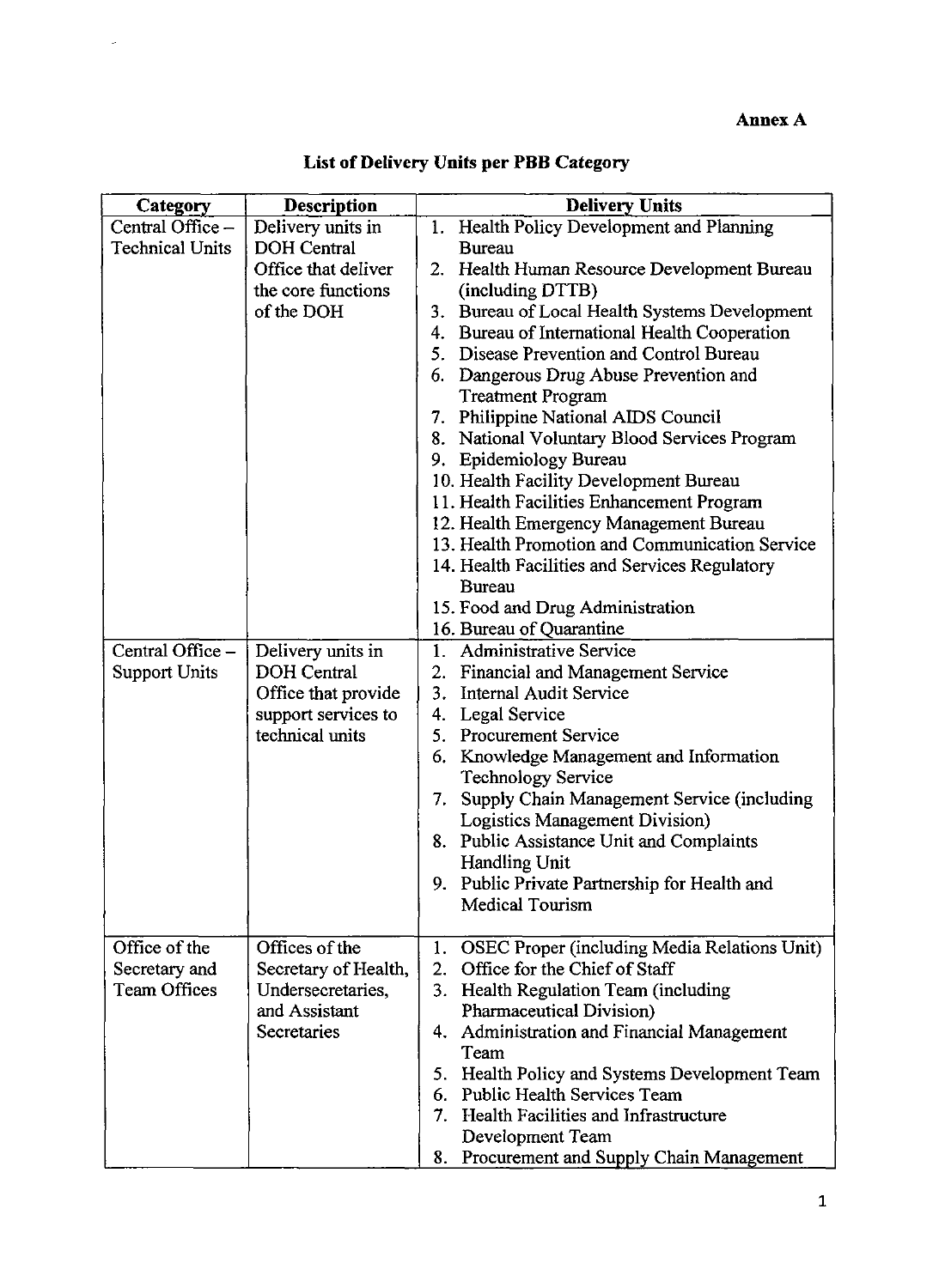| Team<br><b>DOH</b> District<br>Center for Health Development NCR<br>Centers for<br>1.<br>Center for Health Development CAR<br>Health<br>Offices<br>2.<br>3. Center for Health Development I<br>Development<br>4. Center for Health Development II<br>5. Center for Health Development III<br>6.<br>7. Center for Health Development MiMaRoPa<br>8. Center for Health Development V<br>9. Center for Health Development VI<br>10. Center for Health Development VII<br>11. Center for Health Development VIII<br>12. Center for Health Development IX<br>13. Center for Health Development X<br>14. Center for Health Development XI<br>15. Center for Health Development XII<br>16. Center for Health Development XIII<br>DOH-retained<br>1. Basilan General Hospital<br><b>Batanes General Hospital</b><br>hospital with Level<br>2.<br>3. Conner District Hospital<br>1 service capability<br>or considered as<br>4. Cotabato Sanitarium<br>5. Culion Sanitarium and General Hospital<br>other health<br>facilities<br>6. Don Emilio del Valle Memorial Hospital<br>7. Don Jose S. Monfort Medical Center<br>8. Dr. Jose Rizal Memorial Hospital<br>9. Eversley Childs Sanitarium<br>Center<br>11. Labuan Public Hospital<br>12. Margosatubig Regional Hospital<br>13. Mariveles Mental Hospital<br>14. Mindanao Central Sanitarium<br>15. Ospital ng Palawan<br>16. San Lorenzo Ruiz Women's Hospital<br>18. St. Anthony Mother and Child Hospital<br>19. Sulu Sanitarium<br>20. Talisay District Hospital | Category | <b>Description</b> | <b>Delivery Units</b>                         |
|---------------------------------------------------------------------------------------------------------------------------------------------------------------------------------------------------------------------------------------------------------------------------------------------------------------------------------------------------------------------------------------------------------------------------------------------------------------------------------------------------------------------------------------------------------------------------------------------------------------------------------------------------------------------------------------------------------------------------------------------------------------------------------------------------------------------------------------------------------------------------------------------------------------------------------------------------------------------------------------------------------------------------------------------------------------------------------------------------------------------------------------------------------------------------------------------------------------------------------------------------------------------------------------------------------------------------------------------------------------------------------------------------------------------------------------------------------------------------------------------------------------|----------|--------------------|-----------------------------------------------|
|                                                                                                                                                                                                                                                                                                                                                                                                                                                                                                                                                                                                                                                                                                                                                                                                                                                                                                                                                                                                                                                                                                                                                                                                                                                                                                                                                                                                                                                                                                               |          |                    | 9. Field Implementation and Coordination Team |
| 10. Far North Luzon General Hospital and Training<br>17. Schistosomiasis Control and Research Hospital                                                                                                                                                                                                                                                                                                                                                                                                                                                                                                                                                                                                                                                                                                                                                                                                                                                                                                                                                                                                                                                                                                                                                                                                                                                                                                                                                                                                        |          |                    | Center for Health Development CaLaBaRZon      |
|                                                                                                                                                                                                                                                                                                                                                                                                                                                                                                                                                                                                                                                                                                                                                                                                                                                                                                                                                                                                                                                                                                                                                                                                                                                                                                                                                                                                                                                                                                               |          |                    |                                               |
|                                                                                                                                                                                                                                                                                                                                                                                                                                                                                                                                                                                                                                                                                                                                                                                                                                                                                                                                                                                                                                                                                                                                                                                                                                                                                                                                                                                                                                                                                                               |          |                    |                                               |
| Hospitals                                                                                                                                                                                                                                                                                                                                                                                                                                                                                                                                                                                                                                                                                                                                                                                                                                                                                                                                                                                                                                                                                                                                                                                                                                                                                                                                                                                                                                                                                                     | Level 1  |                    |                                               |
|                                                                                                                                                                                                                                                                                                                                                                                                                                                                                                                                                                                                                                                                                                                                                                                                                                                                                                                                                                                                                                                                                                                                                                                                                                                                                                                                                                                                                                                                                                               |          |                    |                                               |
|                                                                                                                                                                                                                                                                                                                                                                                                                                                                                                                                                                                                                                                                                                                                                                                                                                                                                                                                                                                                                                                                                                                                                                                                                                                                                                                                                                                                                                                                                                               |          |                    |                                               |
|                                                                                                                                                                                                                                                                                                                                                                                                                                                                                                                                                                                                                                                                                                                                                                                                                                                                                                                                                                                                                                                                                                                                                                                                                                                                                                                                                                                                                                                                                                               |          |                    |                                               |
|                                                                                                                                                                                                                                                                                                                                                                                                                                                                                                                                                                                                                                                                                                                                                                                                                                                                                                                                                                                                                                                                                                                                                                                                                                                                                                                                                                                                                                                                                                               |          |                    |                                               |
|                                                                                                                                                                                                                                                                                                                                                                                                                                                                                                                                                                                                                                                                                                                                                                                                                                                                                                                                                                                                                                                                                                                                                                                                                                                                                                                                                                                                                                                                                                               |          |                    |                                               |
|                                                                                                                                                                                                                                                                                                                                                                                                                                                                                                                                                                                                                                                                                                                                                                                                                                                                                                                                                                                                                                                                                                                                                                                                                                                                                                                                                                                                                                                                                                               |          |                    | 21. Western Visayas Sanitarium                |
| Level 2<br>DOH-retained<br>1. Adela Serra Ty Memorial Medical Center<br>Hospitals<br>hospital with Level<br>2. Amai Pakpak Medical Center<br>3. Bicol Region General Hospital and Geriatric<br>2 service capability<br><b>Medical Center</b>                                                                                                                                                                                                                                                                                                                                                                                                                                                                                                                                                                                                                                                                                                                                                                                                                                                                                                                                                                                                                                                                                                                                                                                                                                                                  |          |                    |                                               |
| 4. Caraga Regional Hospital<br>5. Las Piñas General Hospital and Satellite<br><b>Trauma Center</b>                                                                                                                                                                                                                                                                                                                                                                                                                                                                                                                                                                                                                                                                                                                                                                                                                                                                                                                                                                                                                                                                                                                                                                                                                                                                                                                                                                                                            |          |                    |                                               |
| 6. Luis Hora Memorial Regional Hospital<br>7. Mayor Hilarion A. Ramiro, Sr. Regional                                                                                                                                                                                                                                                                                                                                                                                                                                                                                                                                                                                                                                                                                                                                                                                                                                                                                                                                                                                                                                                                                                                                                                                                                                                                                                                                                                                                                          |          |                    |                                               |
|                                                                                                                                                                                                                                                                                                                                                                                                                                                                                                                                                                                                                                                                                                                                                                                                                                                                                                                                                                                                                                                                                                                                                                                                                                                                                                                                                                                                                                                                                                               |          |                    |                                               |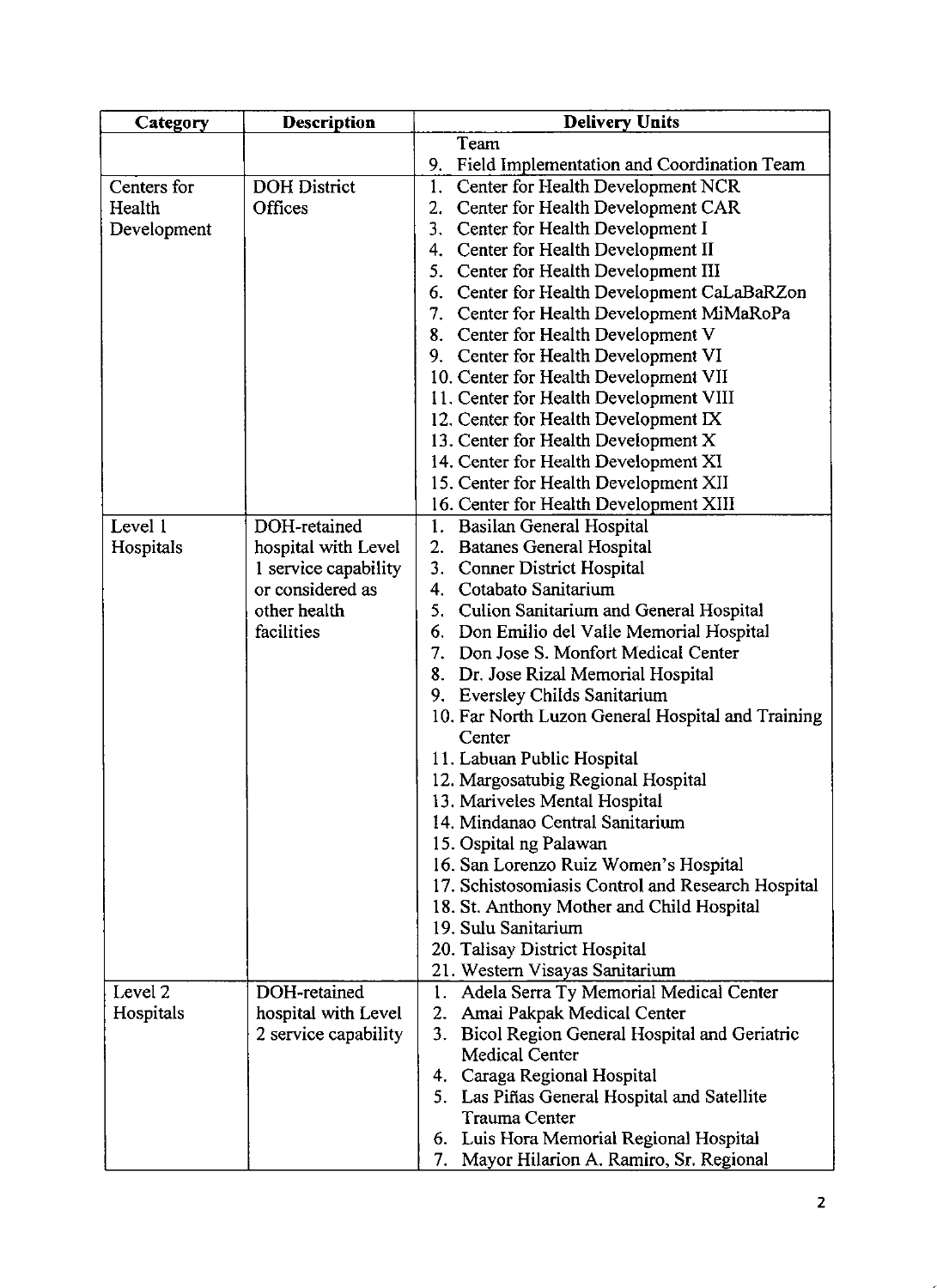| Category       | <b>Description</b>   | <b>Delivery Units</b>                                                                           |
|----------------|----------------------|-------------------------------------------------------------------------------------------------|
|                |                      | Training and Teaching Hospital                                                                  |
|                |                      | Talavera Extension Hospital<br>8.                                                               |
| Level 3        | DOH-retained         | Amang Rodriguez Medical Center<br>1.                                                            |
| Hospitals      | hospital with Level  | 2.<br>Baguio General Hospital and Medical Center                                                |
|                | 3 service capability | 3. Bataan General Hospital                                                                      |
|                |                      | 4. Batangas Medical Center                                                                      |
|                |                      | 5. Bicol Medical Center                                                                         |
|                |                      | 6. Bicol Regional Training and Teaching Hospital                                                |
|                |                      | 7. Cagayan Valley Medical Center                                                                |
|                |                      | 8. Corazon Locsin Montelibano Memorial                                                          |
|                |                      | Regional Hospital                                                                               |
|                |                      | 9. Cotabato Regional and Medical Center                                                         |
|                |                      | 10. Davao Regional Hospital                                                                     |
|                |                      | 11. Dr. Jose Fabella Memorial Hospital                                                          |
|                |                      | 12. Dr. Jose N. Rodriguez Memorial Hospital                                                     |
|                |                      | 13. Dr. Paulino J. Garcia Memorial Research and                                                 |
|                |                      | Medical Center                                                                                  |
|                |                      | 14. East Avenue Medical Center                                                                  |
|                |                      | 15. Eastern Visayas Regional Medical Center                                                     |
|                |                      | 16. Gov. Celestino Gallares Memorial Hospital                                                   |
|                |                      | 17. Ilocos Training and Regional Medical Center<br>18. Jose B. Lingad Memorial General Hospital |
|                |                      | 19. Jose R. Reyes Memorial Medical Center                                                       |
|                |                      | 20. Mariano Marcos Memorial and Medical Center                                                  |
|                |                      | 21. National Center for Mental Health                                                           |
|                |                      | 22. National Children's Hospital                                                                |
|                |                      | 23. Northern Mindanao Medical Center                                                            |
|                |                      | 24. Philippine Orthopedic Center                                                                |
|                |                      | 25. Quirino Memorial Medical Center                                                             |
|                |                      | 26. Region I Medical Center                                                                     |
|                |                      | 27. Region II Trauma and Medical Center                                                         |
|                |                      | (formerly Veterans Regional Hospital)                                                           |
|                |                      | 28. Research Institute for Tropical Medicine                                                    |
|                |                      | 29. Rizal Medical Center                                                                        |
|                |                      | 30. San Lazaro Hospital                                                                         |
|                |                      | 31. Southern Isabela Medical Center                                                             |
|                |                      | 32. Southern Philippines Medical Center                                                         |
|                |                      | 33. Tondo Medical Center                                                                        |
|                |                      | 34. Valenzuela Medical Center                                                                   |
|                |                      | 35. Vicente Sotto Sr. Memorial Medical Center                                                   |
|                |                      | 36. Western Visayas Medical Center                                                              |
|                |                      | 37. Zamboanga City Medical Center                                                               |
| Treatment and  | Residential drug     | <b>Bicutan Rehabilitation Center</b><br>1.                                                      |
| Rehabilitation | abuse treatment      | 2.<br>Dagupan Rehabilitation Center                                                             |
| Centers        |                      | 3. Ilagan, Isabela Rehabilitation Center                                                        |
|                |                      | 4. Bataan Rehabilitation Center                                                                 |
|                |                      | 5. Mega Rehabilitation Center                                                                   |
|                |                      | Tagaytay Rehabilitation Center<br>6.                                                            |
|                |                      | 7.<br><b>Camarines Rehabilitation Center</b>                                                    |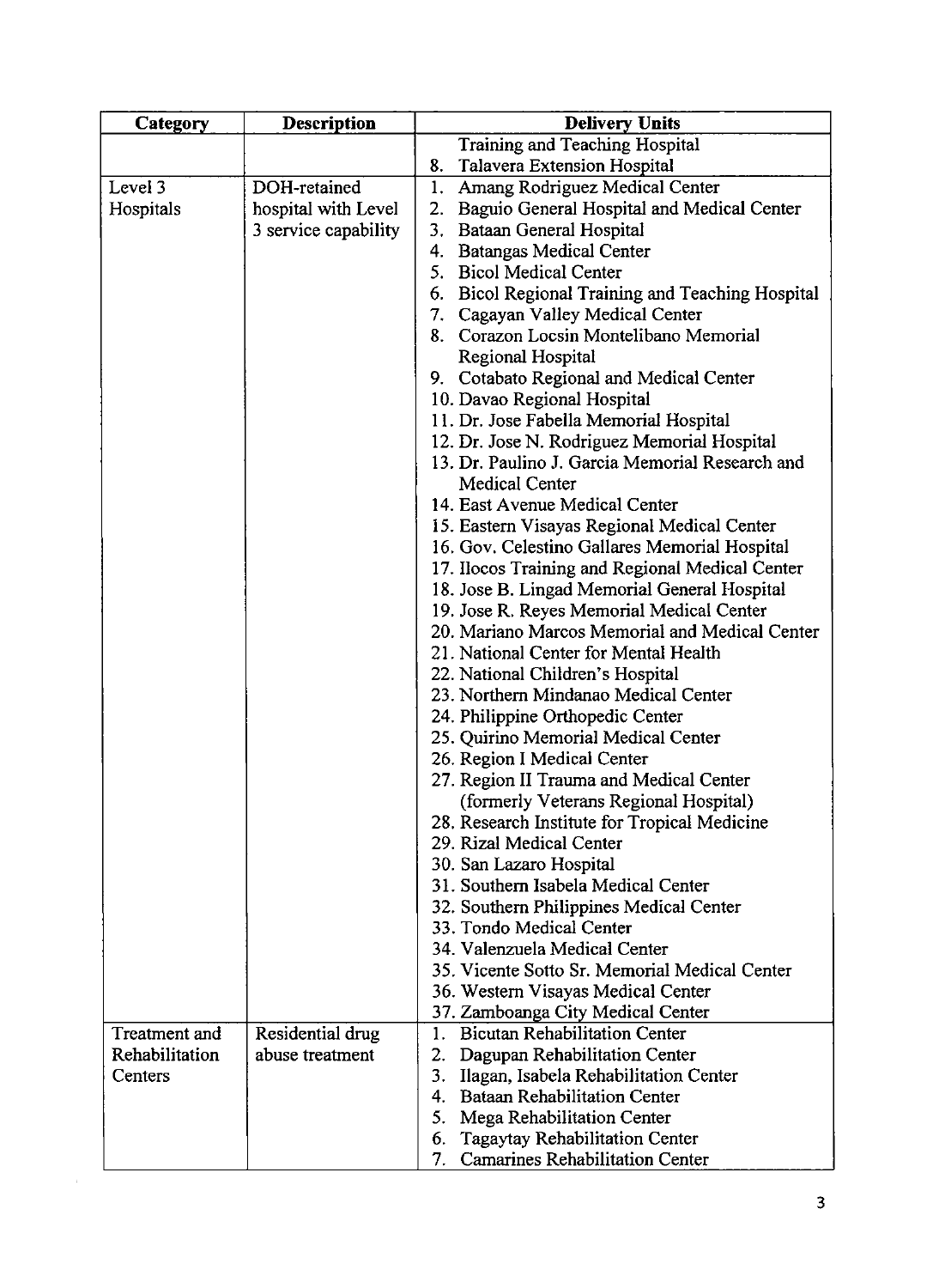| Category | <b>Description</b> | <b>Delivery Units</b>                    |
|----------|--------------------|------------------------------------------|
|          |                    | Malinao, Albay Rehabilitation Center     |
|          |                    | 9. Pototan, Iloilo Rehabilitation Center |
|          |                    | 10. Argao, Cebu Rehabilitation Center    |
|          |                    | 11. Cebu City Rehabilitation Center      |
|          |                    | 12. Dulag, Leyte Rehabilitation Center   |
|          |                    | 13. Cagayan de Oro Rehabilitation Center |
|          |                    | 14. Caraga Rehabilitation Center         |

 $\label{eq:2} \frac{1}{\sqrt{2}}\left(\frac{1}{\sqrt{2}}\right)^{2} \left(\frac{1}{\sqrt{2}}\right)^{2} \left(\frac{1}{\sqrt{2}}\right)^{2} \left(\frac{1}{\sqrt{2}}\right)^{2} \left(\frac{1}{\sqrt{2}}\right)^{2} \left(\frac{1}{\sqrt{2}}\right)^{2} \left(\frac{1}{\sqrt{2}}\right)^{2} \left(\frac{1}{\sqrt{2}}\right)^{2} \left(\frac{1}{\sqrt{2}}\right)^{2} \left(\frac{1}{\sqrt{2}}\right)^{2} \left(\frac{1}{\sqrt{2}}\right)^{2} \left(\frac{$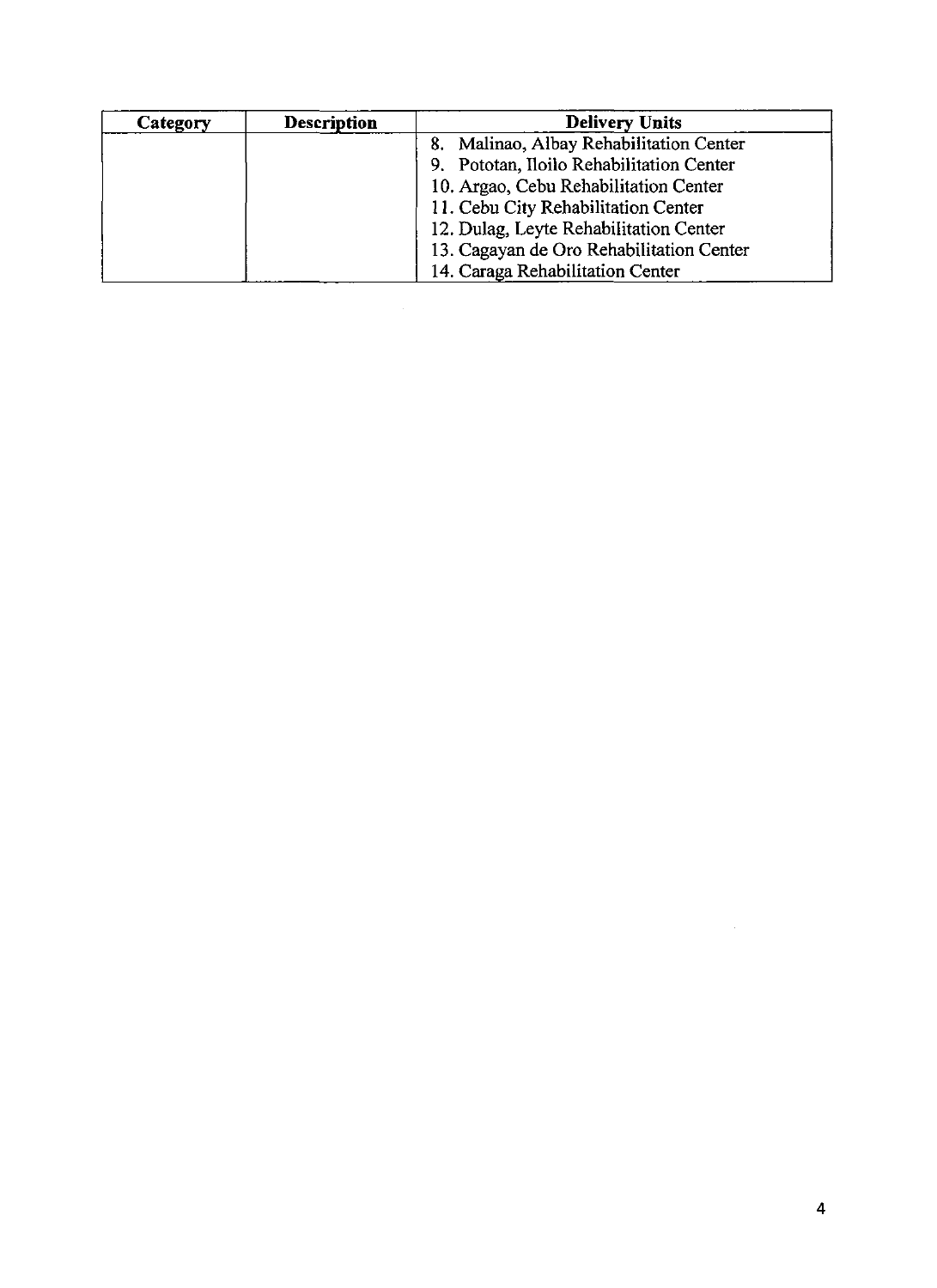| <b>Summary of 2019 PBB Qualifying Criteria</b>                                                 |                                                                            |  |  |  |  |
|------------------------------------------------------------------------------------------------|----------------------------------------------------------------------------|--|--|--|--|
| 1.1 Accomplishment of All Performance Targets - MEMORANDUM CIRCULAR NO. 2019-1                 |                                                                            |  |  |  |  |
|                                                                                                |                                                                            |  |  |  |  |
| Modified Form A - A department/agency performance report                                       |                                                                            |  |  |  |  |
| Modified Form A1 - Details of bureau/office performance report                                 |                                                                            |  |  |  |  |
| Client Satisfaction Report - Data on the results of conducted Citizen/Client Satisfaction      |                                                                            |  |  |  |  |
|                                                                                                | survey or feedback per government service.                                 |  |  |  |  |
|                                                                                                |                                                                            |  |  |  |  |
| <b>Requirements</b>                                                                            | <b>Responsible Office</b>                                                  |  |  |  |  |
| Modified Form A (refer to Annex B.1)                                                           | For Central Office only (KMITS, PS,                                        |  |  |  |  |
|                                                                                                | PAD, FMS, OSM and HPDPB)                                                   |  |  |  |  |
| Modified Form A1 (refer to Annex B.2)                                                          | CO, CHDs, TRCs and Hospitals                                               |  |  |  |  |
| Client Satisfaction Report (refer to Annex B.3)                                                | CO, CHDs, TRCs and Hospitals                                               |  |  |  |  |
| *Guidelines on CSS Report (refer to Annex B.3.1)                                               |                                                                            |  |  |  |  |
| 1.2 Satisfy 100% Good Governance Conditions - MEMORANDUM CIRCULAR NO. 2019-1                   |                                                                            |  |  |  |  |
|                                                                                                |                                                                            |  |  |  |  |
| Transparency Seal - Prominently displayed on the main page of the website of a particular      |                                                                            |  |  |  |  |
| government agency.                                                                             |                                                                            |  |  |  |  |
| Philgeps Posting - An early Procurement by posting the Approved Contract and Notice to         |                                                                            |  |  |  |  |
| Proceed.                                                                                       |                                                                            |  |  |  |  |
| Citizen's Charter - is a voluntary and written document that spells out the service provider's |                                                                            |  |  |  |  |
|                                                                                                | efforts taken to focus on their commitment towards fulfilling the needs of |  |  |  |  |
| the citizens/customers.                                                                        |                                                                            |  |  |  |  |
| <b>Requirements</b>                                                                            | <b>Responsible Office</b>                                                  |  |  |  |  |
| <b>Transparency Seal</b>                                                                       |                                                                            |  |  |  |  |
| 1. Agency's mandate and functions; names                                                       |                                                                            |  |  |  |  |
| of its officials with their position and                                                       | PAD, AS                                                                    |  |  |  |  |
| designation, and contact information;                                                          |                                                                            |  |  |  |  |
| 2. Annual Financial Reports                                                                    |                                                                            |  |  |  |  |
| 3. DBM Approved Budget and                                                                     | <b>FMS</b>                                                                 |  |  |  |  |
| Corresponding Targets for FY 2019.                                                             |                                                                            |  |  |  |  |
| 4. Projects, Programs and Activities,                                                          | <b>FMS &amp; HPDPB</b>                                                     |  |  |  |  |
| Beneficiaries, and Status of                                                                   |                                                                            |  |  |  |  |
| Implementation for FY 2019.                                                                    | <b>OSM</b>                                                                 |  |  |  |  |
| 5. FY 2019Annual Procurement Plan (FY                                                          |                                                                            |  |  |  |  |
| 2019APP non-CSE), Indicative FY 2020                                                           | <b>PS</b>                                                                  |  |  |  |  |
| APP non-CSE; and FY 2020 APP for                                                               |                                                                            |  |  |  |  |
| Common-Supplies and Equipment (FY                                                              |                                                                            |  |  |  |  |
| 2020APP CSE);                                                                                  |                                                                            |  |  |  |  |
| 6. QMS Certification of at least one core                                                      |                                                                            |  |  |  |  |
| process by an international certifying                                                         |                                                                            |  |  |  |  |
| body (ICB)                                                                                     |                                                                            |  |  |  |  |
| 7. System of Ranking Delivery Units for FY                                                     | <b>OSM</b>                                                                 |  |  |  |  |
| 2019 PBB                                                                                       |                                                                            |  |  |  |  |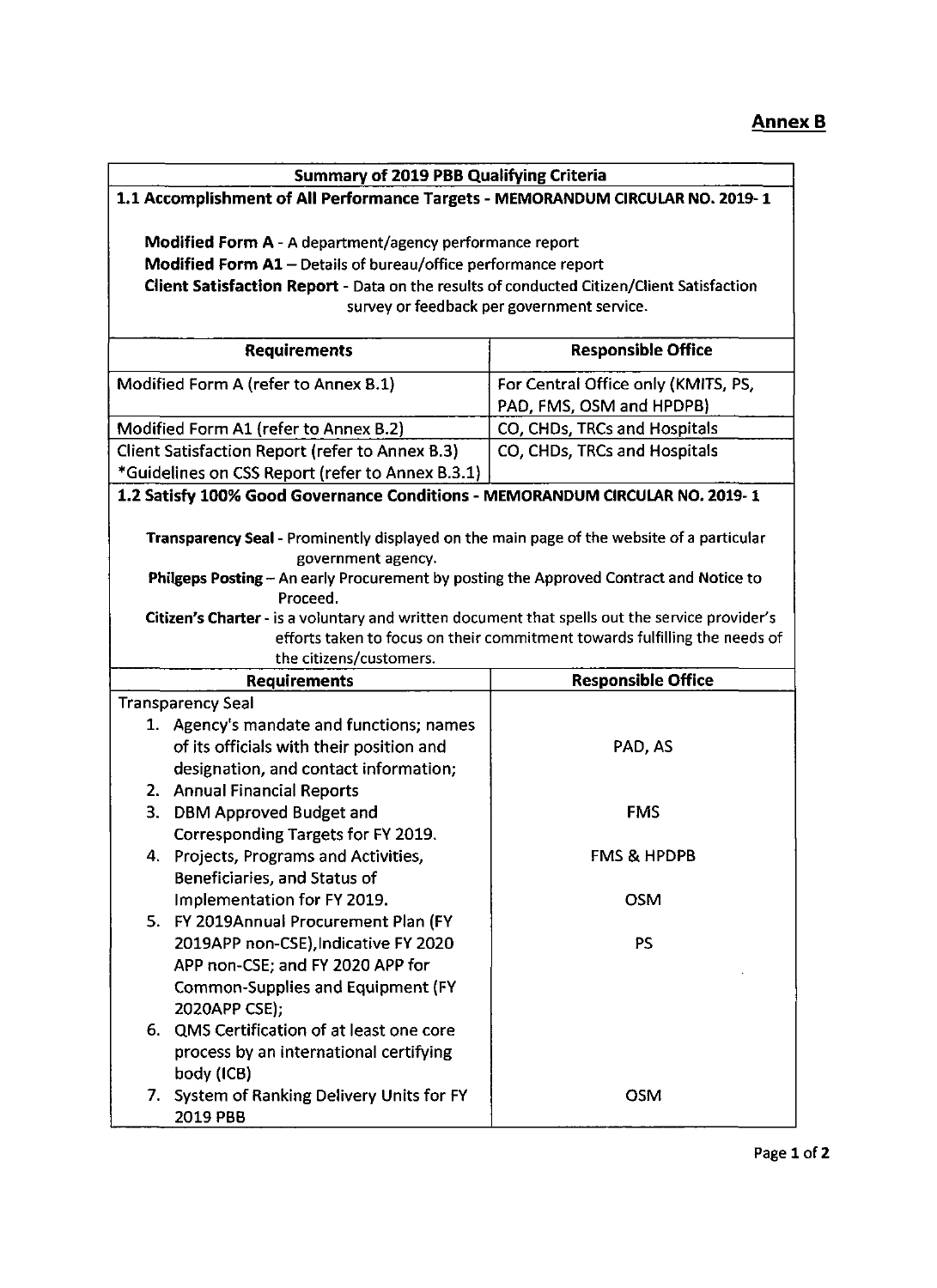## Annex <sup>B</sup>

| 8. The Agency Review and Compliance          |                              |
|----------------------------------------------|------------------------------|
| <b>Procedure of Statements and Financial</b> | PAD, AS                      |
| Disclosure                                   |                              |
| 9. The Final People's Freedom to             |                              |
| Information (FOI) Manual signed by head      |                              |
| of agency; Agency Information Inventory      | KMITS                        |
| <b>Philgeps Posting</b>                      |                              |
|                                              |                              |
| posting of all Invitations to Bids and       |                              |
| awarded contracts                            | CO, CHDs, TRCs and Hospitals |
| Maintain/Update Citizens Charter             | CO, CHDs, TRCs and Hospitals |

 $\mathcal{A}^{\mathcal{A}}$ 

 $\mathbf{r}$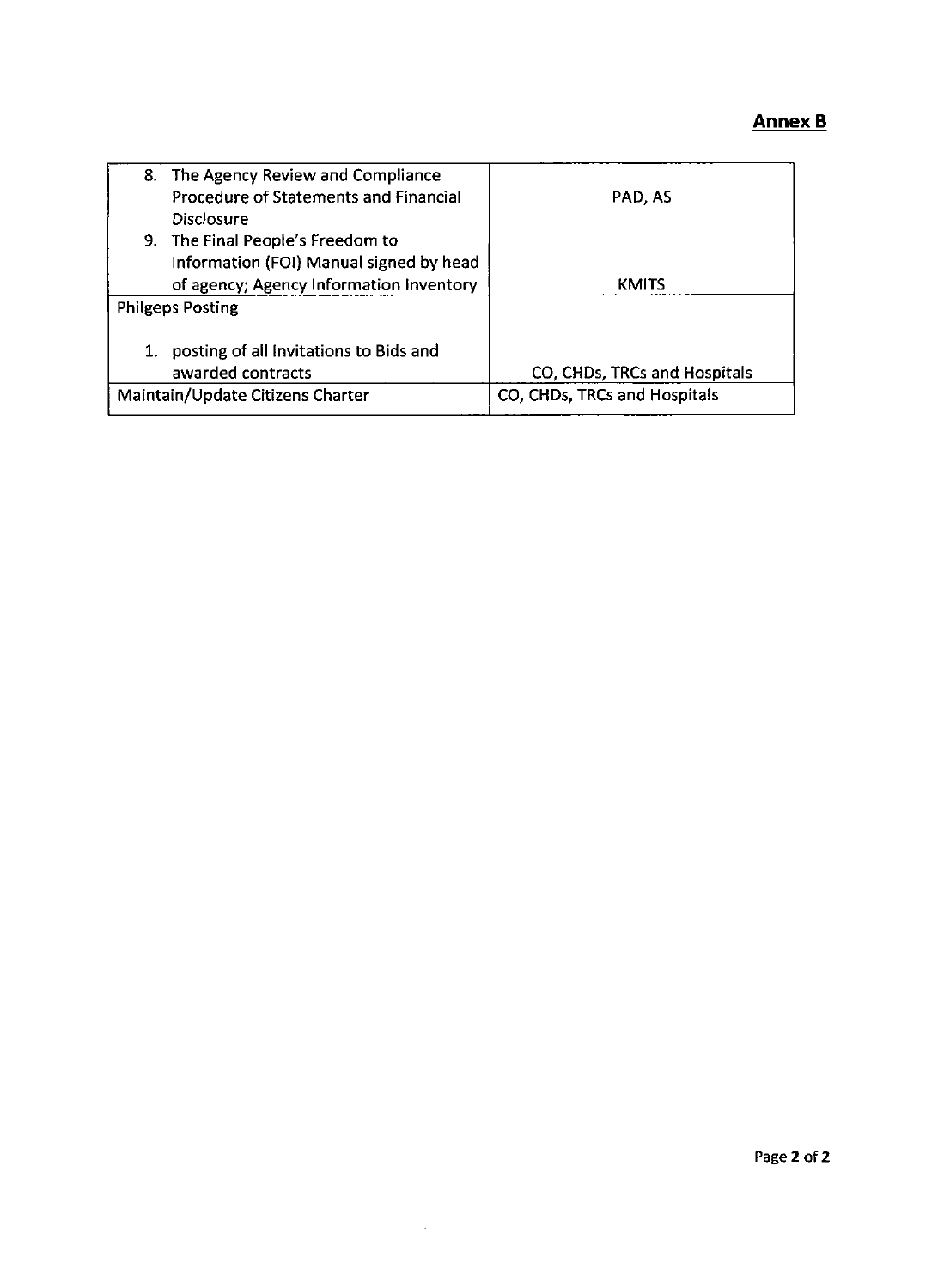|    |    |                                                                                                                        |                                                                        |  |                                                                               |                                                                     | <b>Annex B.1</b>                                          |  |
|----|----|------------------------------------------------------------------------------------------------------------------------|------------------------------------------------------------------------|--|-------------------------------------------------------------------------------|---------------------------------------------------------------------|-----------------------------------------------------------|--|
|    |    |                                                                                                                        | MODIFIED FORM A - DEPARTMENT/AGENCY PERFORMANCE REPORT                 |  |                                                                               |                                                                     |                                                           |  |
| 1. | А. | <b>GENERAL ADMINISTRATION AND SUPPORT SERVICES (GASS)</b><br><b>Budget Utilization Rate (BUR)</b>                      |                                                                        |  |                                                                               |                                                                     |                                                           |  |
|    |    | <b>BUR</b>                                                                                                             | FY 2018                                                                |  | FY 2019                                                                       |                                                                     | <b>Remarks</b>                                            |  |
|    |    |                                                                                                                        | <b>Accomplishment</b>                                                  |  | Accomplishment                                                                |                                                                     |                                                           |  |
|    |    | <b>Obligations BUR</b><br>$\blacksquare$                                                                               |                                                                        |  |                                                                               |                                                                     |                                                           |  |
|    |    | $\blacksquare$<br><b>Disbursement BUR</b>                                                                              |                                                                        |  |                                                                               |                                                                     |                                                           |  |
|    |    | <b>B.</b> Sustained Compliance with Audit Findings                                                                     |                                                                        |  |                                                                               |                                                                     |                                                           |  |
|    |    | <b>TOTAL NUMBER AUDIT</b><br><b>RECOMMENDATIONS</b>                                                                    | <b>NUMBER OF FULLY</b><br><b>IMPLEMENTED</b><br><b>RECOMMENDATIONS</b> |  | <b>NUMBER OF</b><br>PARTIALLY<br><b>IMPLEMENTED</b><br><b>RECOMMENDATIONS</b> | <b>NUMBER OF</b><br><b>RECOMMENDATION</b><br><b>NOT IMPLEMENTED</b> | <b>PERCENTAGE (%)</b><br>OF FULL<br><b>IMPLEMENTATION</b> |  |
|    |    |                                                                                                                        |                                                                        |  |                                                                               |                                                                     |                                                           |  |
|    | C. | <b>Compliance with Quarterly Submission of Financial Reports</b>                                                       |                                                                        |  |                                                                               |                                                                     |                                                           |  |
|    |    | <b>Quarterly BFARs</b><br>$\bullet$                                                                                    |                                                                        |  |                                                                               |                                                                     |                                                           |  |
|    |    | 1 <sup>st</sup> Quarter BFAR<br>$\blacktriangleright$                                                                  |                                                                        |  |                                                                               |                                                                     |                                                           |  |
|    |    | 2 <sup>nd</sup> Quarter BFAR<br>⋗                                                                                      |                                                                        |  |                                                                               |                                                                     |                                                           |  |
|    |    | $\triangleright$ 3 <sup>rd</sup> Quarter BFAR                                                                          |                                                                        |  |                                                                               |                                                                     |                                                           |  |
|    |    | $\triangleright$ 4 <sup>th</sup> Quarter BFAR                                                                          |                                                                        |  |                                                                               |                                                                     |                                                           |  |
|    |    | <b>COA Financial Reports</b><br>٠                                                                                      |                                                                        |  |                                                                               |                                                                     |                                                           |  |
|    | D. | <b>Compliance with Procurement Requirements</b>                                                                        |                                                                        |  |                                                                               |                                                                     |                                                           |  |
|    |    | • FY 2019 APP-non CSE                                                                                                  |                                                                        |  |                                                                               |                                                                     |                                                           |  |
|    |    | Indicative FY 2019 APP-non CSE                                                                                         |                                                                        |  |                                                                               |                                                                     |                                                           |  |
|    |    | FY 2020 APP-CSE                                                                                                        |                                                                        |  |                                                                               |                                                                     |                                                           |  |
|    |    |                                                                                                                        |                                                                        |  |                                                                               |                                                                     |                                                           |  |
|    |    | Results of FY 2018 APCPI System<br>$\bullet$                                                                           |                                                                        |  |                                                                               |                                                                     |                                                           |  |
| н. |    | <b>GOOD GOVERNANCE CONDITIONS (GGC)</b>                                                                                |                                                                        |  |                                                                               |                                                                     |                                                           |  |
|    | А. | Maintain/Update the Transparency Seal                                                                                  |                                                                        |  | Date updated TS with all requirements:                                        |                                                                     |                                                           |  |
|    | В. | <b>Post/Update PhilGEPS Postings</b>                                                                                   |                                                                        |  | Date updated PhilGeps postings:                                               |                                                                     |                                                           |  |
|    |    | If UNABLE to post or update the BAC Resolution, Notices of Award/Bid Results, Actual Approved/Awarded Contracts and/or |                                                                        |  |                                                                               |                                                                     |                                                           |  |
|    |    | Notices to Proceed/Purchase Orders for transactions above one million (PHP 1,000.00), submit a letter of explanation   |                                                                        |  |                                                                               |                                                                     |                                                           |  |
|    |    | to AO 25 Secretariat (See Annex 6)                                                                                     |                                                                        |  |                                                                               |                                                                     |                                                           |  |
|    |    | C. Certification of the Agency's QMS                                                                                   |                                                                        |  |                                                                               |                                                                     |                                                           |  |
|    |    | • Posting of Certification on TS Page                                                                                  |                                                                        |  |                                                                               |                                                                     |                                                           |  |
|    |    | Submission of ISO QMS Certification                                                                                    |                                                                        |  |                                                                               |                                                                     |                                                           |  |
| Ш. |    | Other cross-cutting requirements                                                                                       |                                                                        |  |                                                                               |                                                                     |                                                           |  |
|    |    | A. Establishment and Conduct of Agency                                                                                 |                                                                        |  | Date posted on TS page: the control of the posted on TS page:                 |                                                                     |                                                           |  |
|    |    | <b>Review and Compliance Procedure of SALN</b>                                                                         |                                                                        |  |                                                                               |                                                                     |                                                           |  |
|    |    | B. Compliance with FOI Program                                                                                         |                                                                        |  |                                                                               |                                                                     |                                                           |  |
|    |    | People's FOI Manual<br>۰                                                                                               |                                                                        |  |                                                                               |                                                                     |                                                           |  |
|    |    |                                                                                                                        |                                                                        |  |                                                                               |                                                                     |                                                           |  |
|    |    | Agency Information Inventory<br>٠                                                                                      |                                                                        |  |                                                                               |                                                                     |                                                           |  |
|    |    |                                                                                                                        |                                                                        |  |                                                                               |                                                                     |                                                           |  |
|    |    | 2019 Summary Report and 2019 FOI<br>٠                                                                                  |                                                                        |  |                                                                               |                                                                     |                                                           |  |
|    |    | Registry                                                                                                               |                                                                        |  |                                                                               |                                                                     |                                                           |  |
|    |    | Screenshot of Agency's home page<br>۰                                                                                  |                                                                        |  |                                                                               |                                                                     |                                                           |  |
|    |    | C. Agency's System of Ranking Delivery Units                                                                           |                                                                        |  |                                                                               |                                                                     |                                                           |  |

Approved by: \_

Department Secretary/Agency Head/Date

Page 1 of 1

Prepared by:

Name of Office/Designation/Date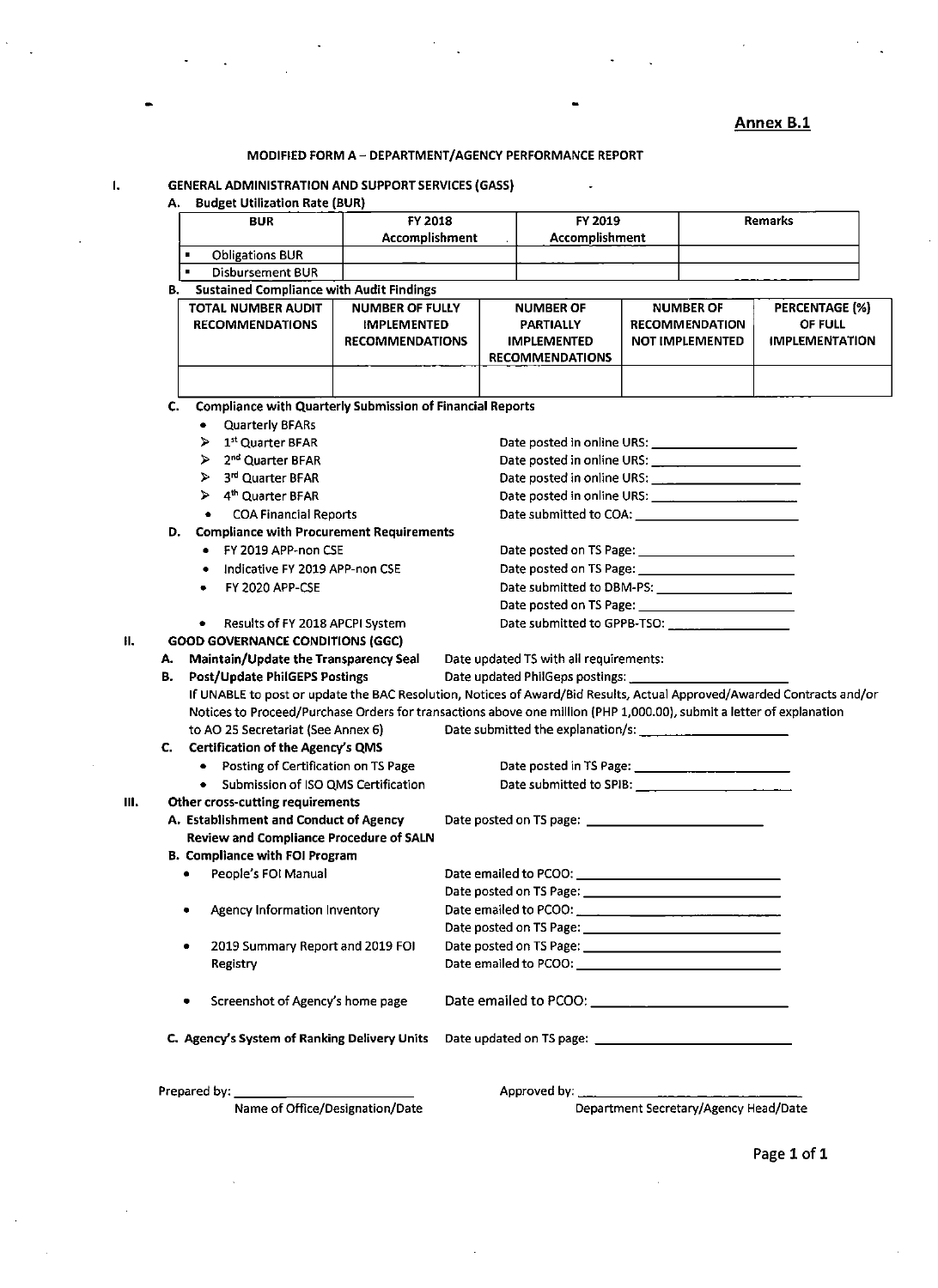Annex B.2

### Modified Form Al

Instructions:

#### Row 1. Indicate the name of the department/agency.

- Row 2. Indicate the mame of the critical government service. This form is used to present each of the critical government services. Departments/agencies shall reproduce this form based on the number of critical government services that the department/agency provides. (Example: Business Enterprise Registration, Accreditation and Licensing Service, Provision of Technical Assistance, Application for Claims and Benefits, Conduct of Research for Stakeholders, Production of IEC Material, Request for Status of Reports).
- Row 3. Indicate the bureaus/offices/delivery units/processing units responsible in the processing, delivery, and completion of the critical government service.

Column 4. Identify the client/customer(s) who avail the critical government service/s declared by the agency.

- Column 5. Report the **number of client/customer(s)** who availed the critical government service in FY 2019. If there are variations of the service, indicate the disaggregated data on the number of client/customers for FY 2019.
- Column 6. Report the volume of transactions for FY 2019 for the critical government service. If there are variations of the service, indicate the disaggregated data on the Volume of Transactions for FY 2019.
- Column 7. The department/agency shall indicate the status of each criterion as of FY 2018, under each government service (frontline and nonfrontline).
- 1. Number of Steps required number of steps to complete the critical service.
- 2. Turnaround Time (TAT) total time required, including the waiting and processing time, to complete the government service.
- 3. Number of Signatures required number of signatures to complete each government service; including initials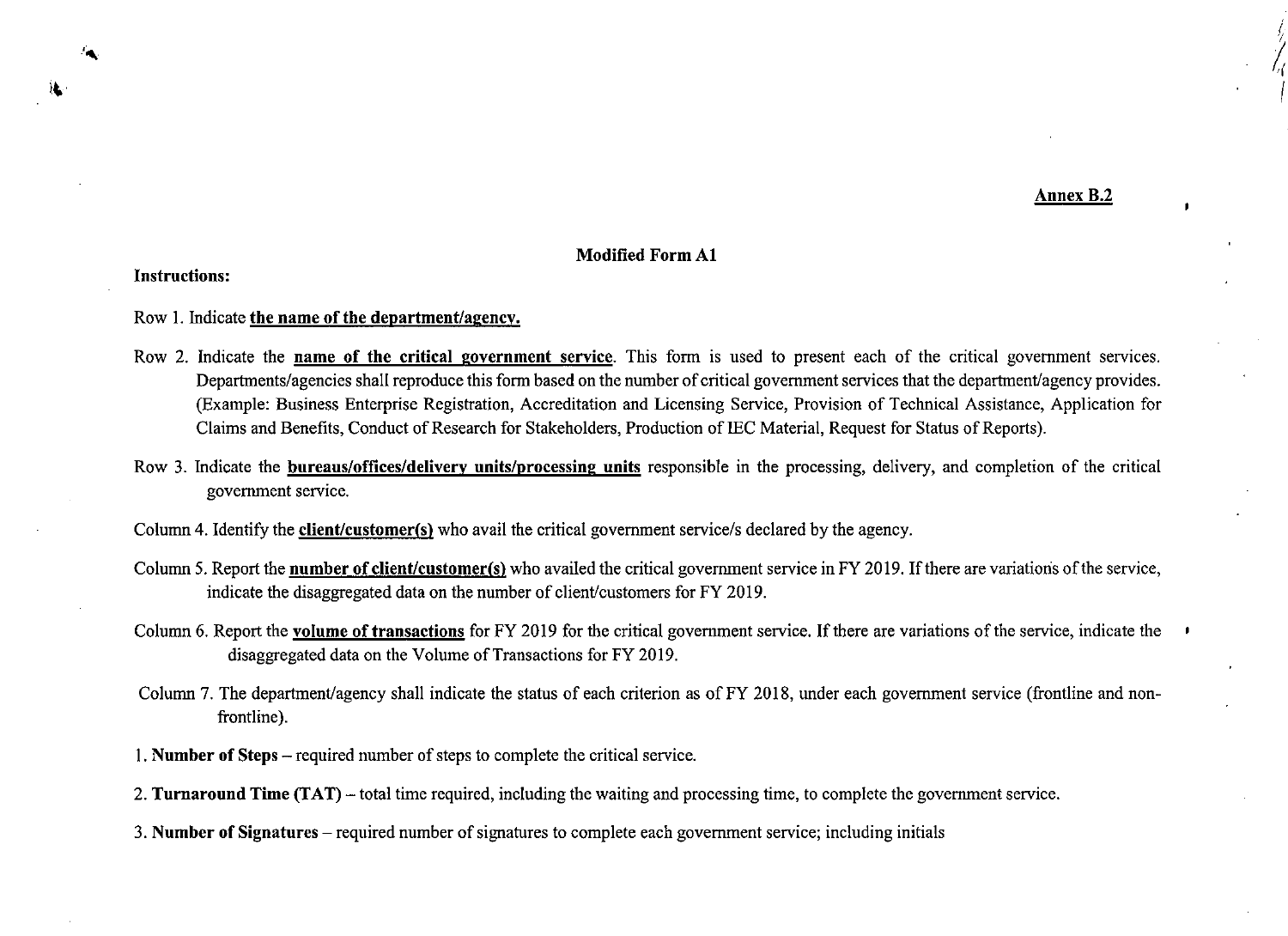4. Number of Required Documents – total number of required documents to complete the government service.

- 5. Transaction Costs
	- 5.1 Primary Transaction Costs/Fees fees declared in the agency's Citizen's Charter to be paid to the agency by an applicant or requesting party for availing a government service.

 $\ddot{\phantom{a}}$ 

- 5.2 Other Transaction Costs other fees to be paid by an applicant or requesting party to obtain supporting information from another agency in order to secure necessary primary information. Example: Transportation cost of applicant/client, photocopying cost, cost of getting other government issued documents etc.
- 6. Substantive Compliance Costs are incremental costs, other than administrative costs, incurred by a transacting public in the course of complying with a regulation. These costs may include implementation costs, direct labor, overhead, equipment, material, and external service costs. '
- 7. Citizen/Client Satisfaction Results data on the results of conducted Citizen/Client Satisfaction survey or feedback per government service.

Column 8. Report agency target in FY 2019 by the department/agency in each criteria of the government service (frontline and non-frontline).

- Column 9. Report FY 2019 streamlining efforts accomplished by the department/agency in each criteria of the government service (frontline and non-frontline).
- Column 10. In the event that the department/agency is unable to provide data in each criterion, departments/agencies shall provide justifications/explanations using the remarks column. The acceptance of explanation/s shall be subject to the review and recommendations of the validating agency/ies.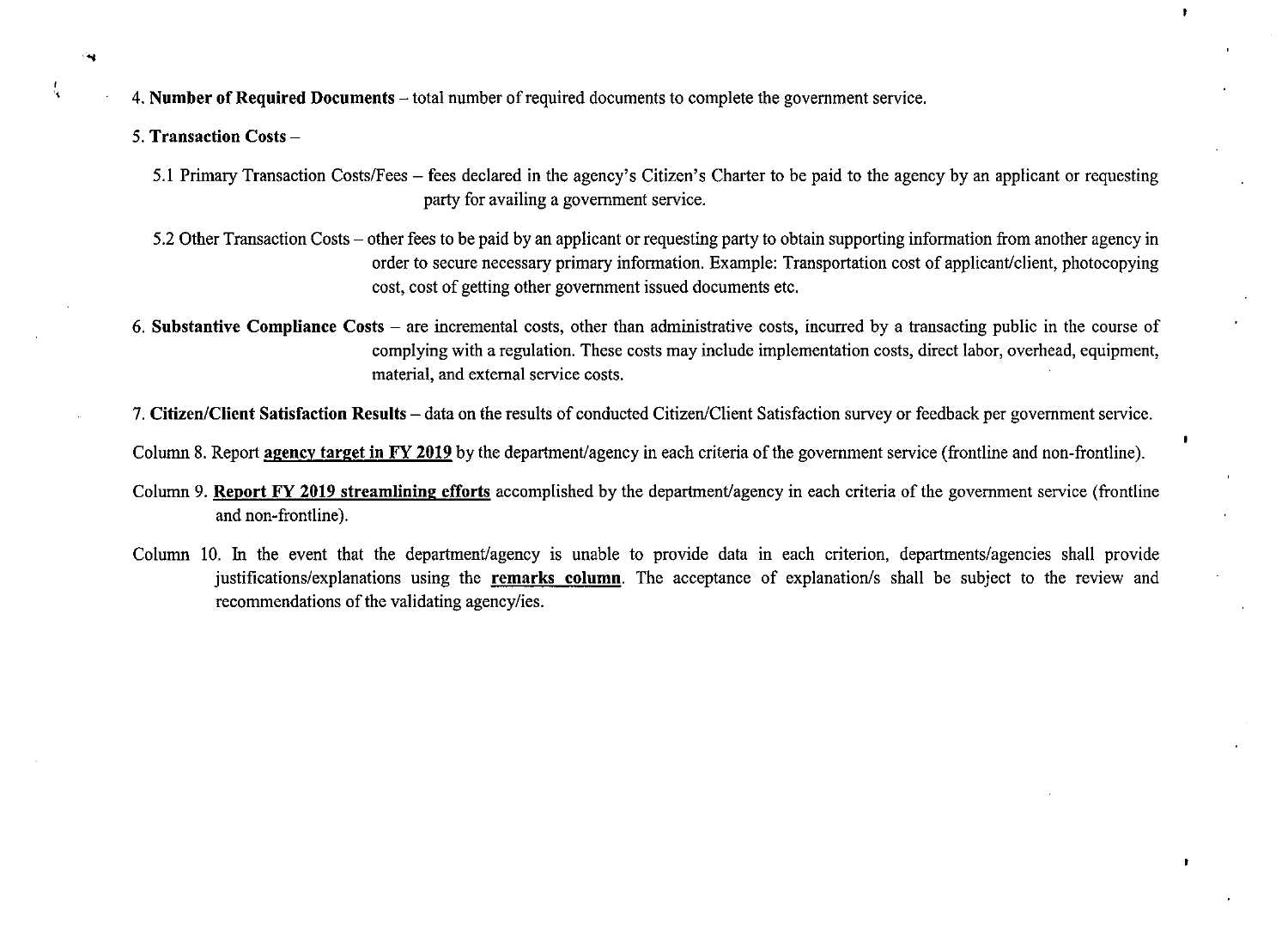#### Modified Form Al — Details of Bureau/Office Performance Report

(1) Name of Department/ Agency:

(2) Name of Office/Bureau/Service:

(3) Responsible Delivery Units/ Processing Units:

| $(4)$ Identified Client/Customer(s) | (5) Number of clients served in 2019 | (6) Volume of Transactions in 2019 |
|-------------------------------------|--------------------------------------|------------------------------------|
|                                     |                                      |                                    |
|                                     |                                      |                                    |
|                                     |                                      |                                    |

(Note: can be provided in a separate sheet)

| <b>CRITERIA</b>                 | <b>STATUS AS OF</b><br>2018<br>(7) | <b>TARGET IN FY 2019</b><br>(8) | FY 2019 STATUS OF<br><b>STREAMLINING</b><br><b>EFFORTS</b><br>(9) | <b>REMARKS</b><br>(10) |
|---------------------------------|------------------------------------|---------------------------------|-------------------------------------------------------------------|------------------------|
| Number of Steps                 |                                    |                                 |                                                                   |                        |
| Turnaround Time (TAT)<br>2.     |                                    |                                 |                                                                   |                        |
| 3. Number of Signatures         |                                    |                                 |                                                                   |                        |
| 4. Number of Required           |                                    |                                 |                                                                   |                        |
| Documents                       |                                    |                                 |                                                                   |                        |
| 5. Transaction Costs            |                                    |                                 |                                                                   |                        |
| Primary transaction costs/fees  |                                    |                                 |                                                                   |                        |
| 2 Other transaction costs       |                                    |                                 |                                                                   |                        |
| 6. Substantive Compliance Costs |                                    |                                 |                                                                   |                        |
| 7. Client/Citizen Satisfaction  |                                    |                                 |                                                                   |                        |
| Results                         |                                    |                                 |                                                                   |                        |

Prepared by: Approved by:

Name of Officer/Designation/Date **Head of Office/ Date** Head of Office/ Date

 $\bullet$ 

 $\mathbf{r}$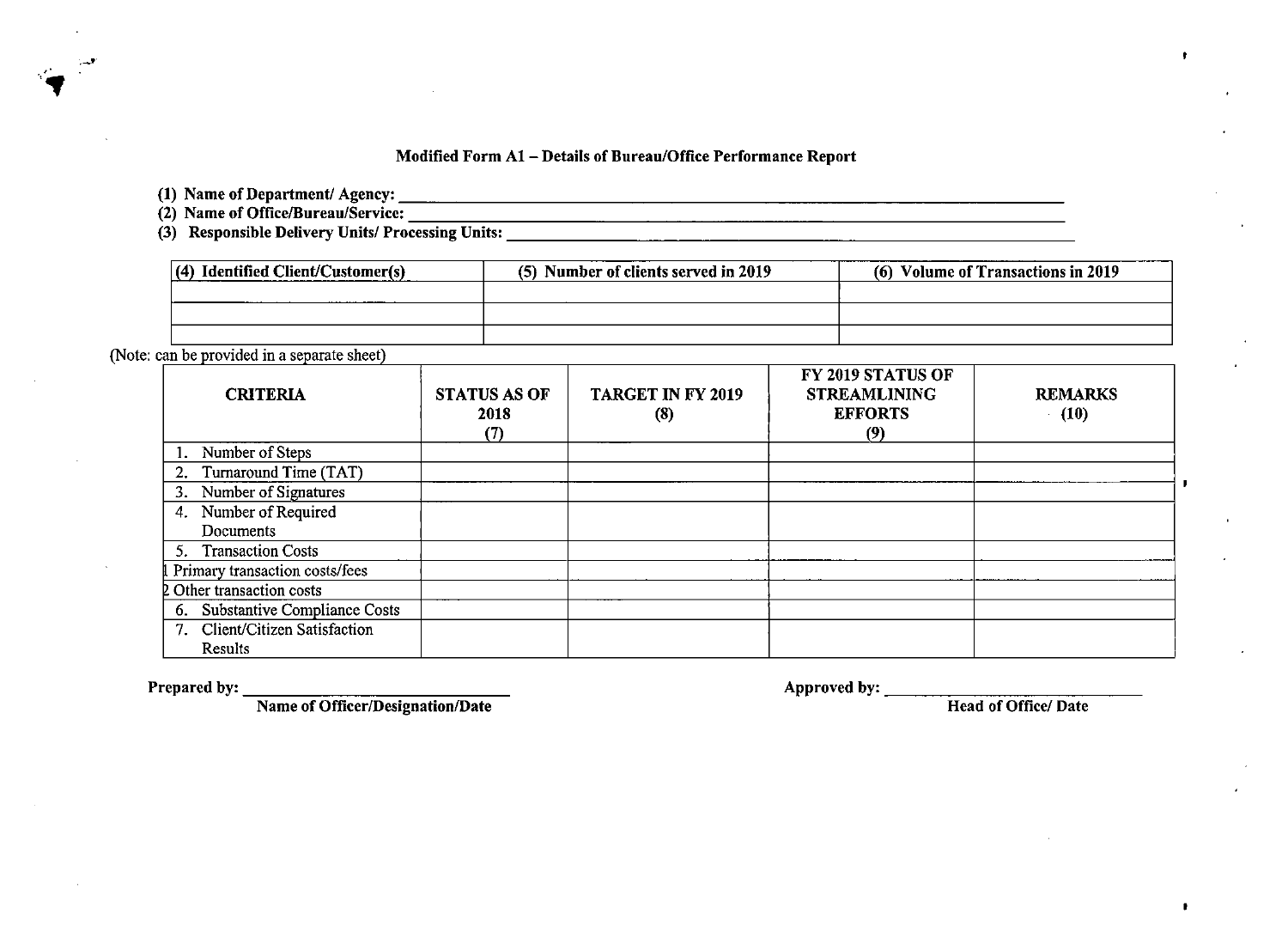**Annex B.3** 

# CLIENT SATISFACTION REPORT

- a. Description of the methodology of the Citizen/Client Satisfaction Survey used for each reported service.
	- i. Scope and Period Covered of the Citizen/Client Satisfaction Survey
	- ii. Methodology of the Citizen/Client Satisfaction Survey
- used for each reported service.<br>
i. Scope and Period Covered of the Citizen/Client Satisfaction Survey<br>
ii. Methodology of the Citizen/Client Satisfaction Survey<br>
b. Results of the Citizen/Client Satisfaction Survey for FV b. Results of the Citizen/Client Satisfaction Survey for FY 2019 (include a sample of the Citizen/Client Satisfaction feedback/survey form)
	- c. Results of their action plan reported in the FY 2018 PBB
	- d. Continuous improvement plan for FY 2020

Prepared by: Approved by:

Name of Officer / Designation / Date Agency Head / Date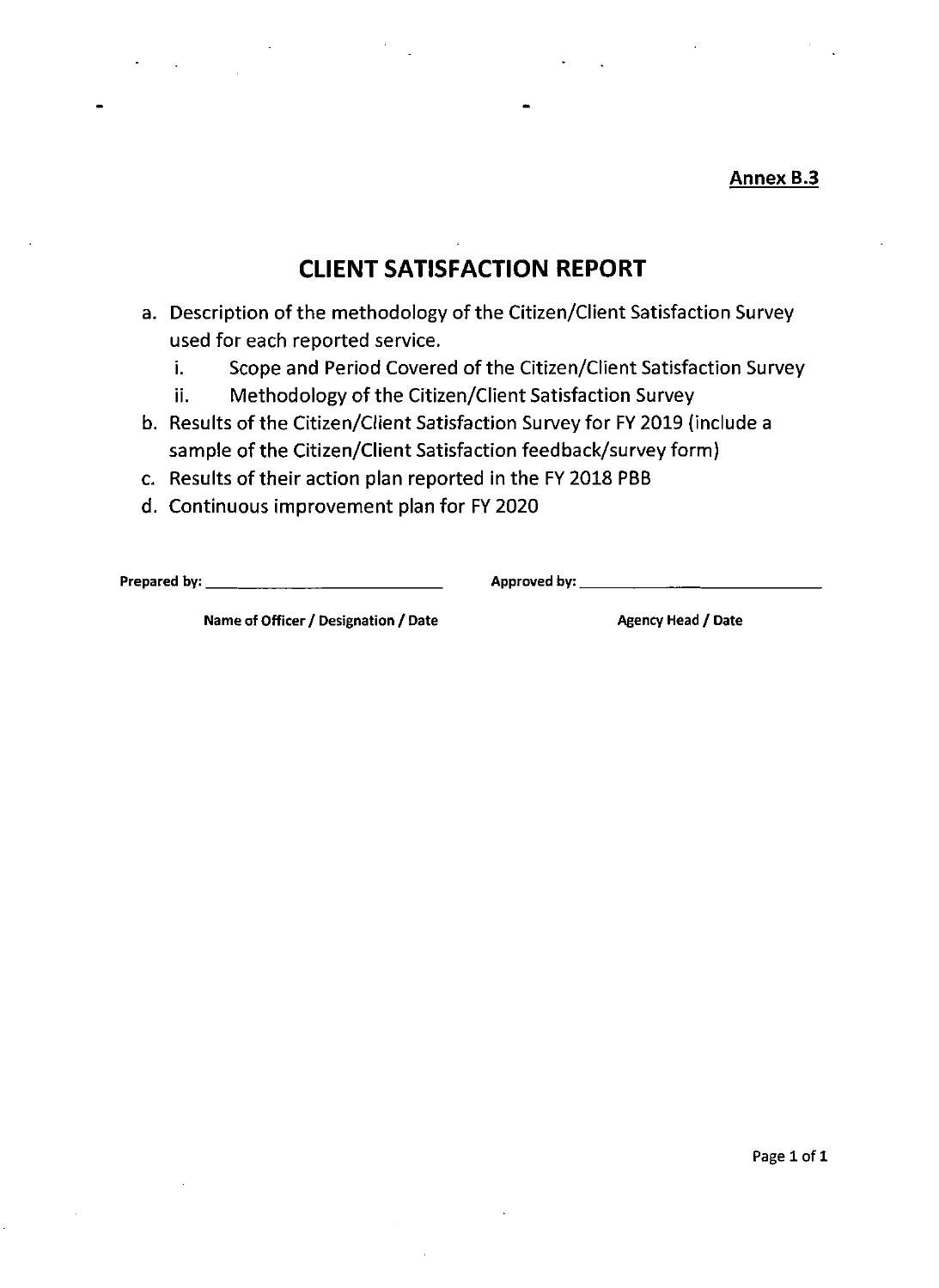Annet  $B.3.1$ 

<u> Emmer Albert (1911)</u>

## CITIZEN/CLIENT SATISFACTION REPORT

- All departments/agencies should measure and report the satisfaction level of citizens/clients that they served. Measuring the satisfaction level of citizens/clients shall generate verifiable data and tangible evidences that can help departments/agencies determine their effectiveness in relating with citizens/clients. These data should guide departments/agencies in identifying approaches on continuously refining their processes.
- There are different ways to measure citizen/client satisfaction. To enable agencies adopt a measurement technique that fits the nature of their critical services, the AO 25 IATF prescribes no standard method in measuring satisfaction. This guide shall serve as reference in identifying a minimum standard, some elements and practices in conducting and reporting citizen/client satisfaction.
- Measurement approach should have the following basic properties:
	- a. The method should be valid. It should exhibit a clear and measurable goal. It should be particularly crafted to gather data that shall be analyzed, interpreted and reported.
	- **b. The method should be replicable.** It should allow repeatability. The measurement should generate results that can be tracked over time. The questions should be crafted in manner that they can be repeated, and yield results that can be compared to baseline data.
	- c. The method should have a specific timeline of measurement. For purposes of the FY 2019 PBB, departments/agencies can set their own timeline within 2019 to implement improvement. The measurement should coincide with the improvement. department's/agency's roll out of their process improvement.
- Since there are different critical services provided by departments/agencies, the AO 25 IATF prescribes no specific sample size. However, departments/agencies shall ensure that respondents are the citizens/clients who availed the critical service.
- Results should reflect satisfaction ratings of citizens/clients who availed the critical services.
- All departments/agencies should report the results of the measurement using template below. Agencies should clearly indicate the following:
	- <sup>+</sup> Define the scope and period covered of the satisfaction measurement;
	- Describe the methodology;
	- Actual results of measurement and interpretation of data;
	- Results of Citizen/Client Satisfaction Survey  $\bullet$
	- $\bullet$ Improvement Action Plan for FY 2020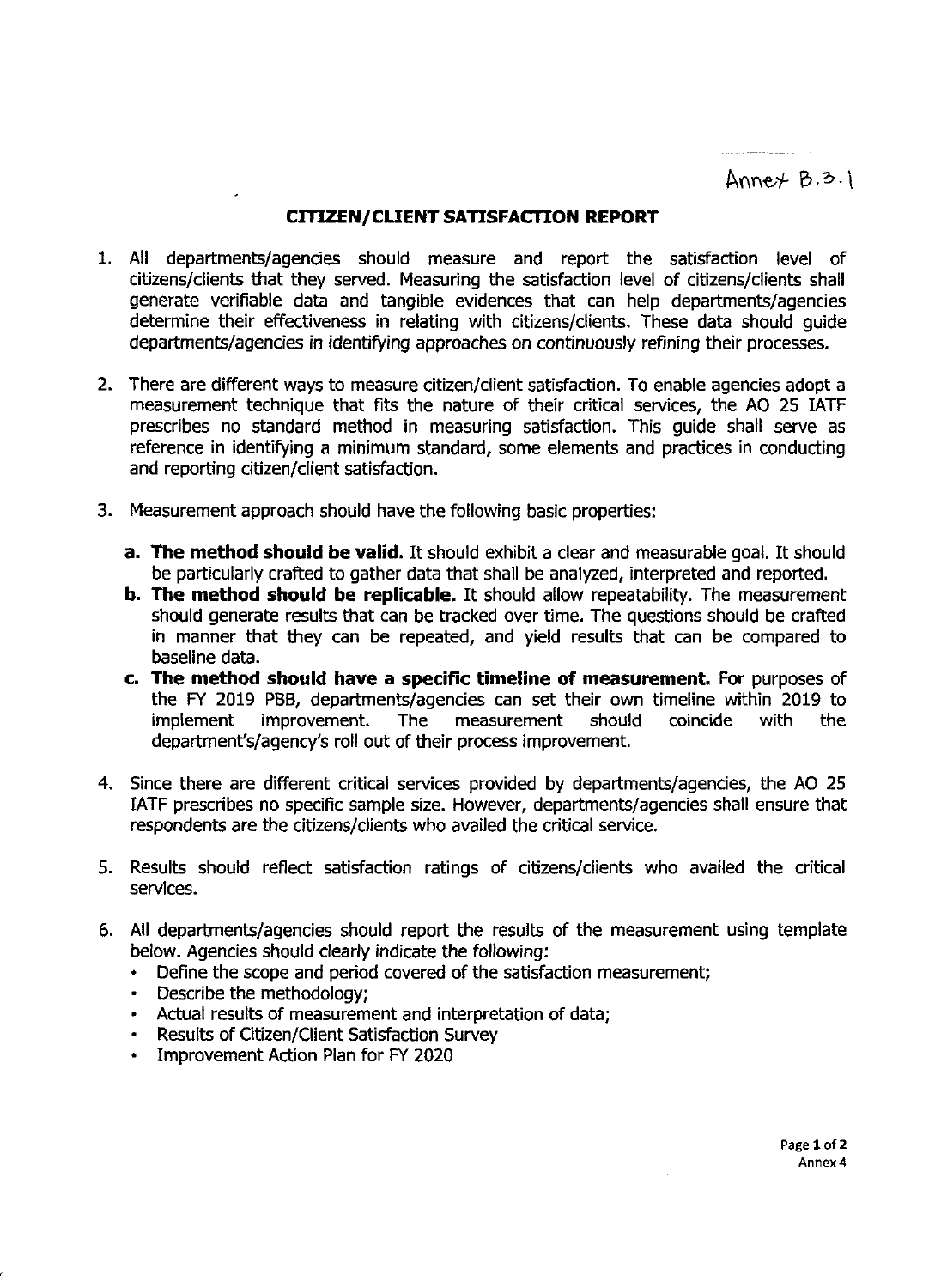## Sample Computation of the Final Score (for Ranking of PBB-eligible Delivery Units)

## 1. Quantity (60%)

# Office Performance Commitment and Review Rating (60%)

| <b>Office</b> | <b>PMT-approved</b> | <b>OPCR Rating in %</b>          | <b>OPCR</b> Score for PBB |
|---------------|---------------------|----------------------------------|---------------------------|
|               | <b>OPCR Rating</b>  | (b)                              | (c)                       |
|               | (a)                 | $= (a \div 5) \times 100$        | $= b x 60%$               |
| Office 1      | 4.5                 | $(4.5 \div 5) \times 100 = 90\%$ | $90\% \times 60\% = 54\%$ |

## 2. Quality (10%)

| Month    | <b>CSS Rating</b> | Month     | <b>CSS Rating</b> |
|----------|-------------------|-----------|-------------------|
| January  | 91%               | July      | 90%               |
| February | 95%               | August    | 93%               |
| March    | 90%               | September | 95%               |
| April    | 88%               | October   | 92%               |
| May      | 94%               | November  | 93%               |
| June     | 91%               | December  | 92%               |

| <b>Office</b> | <b>Annual CSS Rating</b><br>íа | <b>Quality Score*</b><br>(b) |
|---------------|--------------------------------|------------------------------|
| Office        | 92%                            | $9.2\%$                      |

## 3. Timeliness (30%)

| Month<br><b>CSS Rating</b><br><b>Month</b><br><b>CSS Rating</b><br>91%<br>July<br>90%<br><b>January</b><br>95%<br>93%<br>February<br>August<br>90%<br>March<br>95%<br>September<br>April<br>88%<br>October<br>92%<br>$\frac{1}{93\%}$<br>May<br>94%<br>November<br>92%<br>June<br>91%<br>December<br>Quality Score*<br><b>Annual CSS Rating</b><br><b>Office</b><br>(a)<br>(b)<br>92%<br>$9.2\%$<br>Office 1<br>* Based on equivalent Quality Score of CSS Rating<br>3. Timeliness (30%)<br>No. of days past<br>Deduction due to<br><b>Reports Required</b><br>the deadline<br>late submission<br><b>Score</b><br>(a)<br>(b)<br>100%<br><b>OPCR</b> Target<br>${\bf 0}$<br>$\mathbf{0}$<br><b>Quarterly OPCR Monitoring</b><br>100%<br>$\bf{0}$<br>$\mathbf{0}$<br>$\overline{0}$<br><b>OPCR</b> Accomplishment<br>$\boldsymbol{0}$<br>100% |  | $\overline{5}$<br><b>Risk and Opportunity Assessment</b><br>10%<br>90%<br>$\overline{3}$<br>Management Review Report<br>$6\%$<br>94% | $\overline{8}$<br>16%<br>84% | $\overline{15}$<br>30%<br>70% | <b>BFARs</b> |  |  |  |  |  |  |  |  |  |  |  |  |  | Report on PBB-eligible Personnel<br>Monthly Report on Customer<br>$2\%$<br>$\mathbf{1}$<br>98% | Feedback |  |
|---------------------------------------------------------------------------------------------------------------------------------------------------------------------------------------------------------------------------------------------------------------------------------------------------------------------------------------------------------------------------------------------------------------------------------------------------------------------------------------------------------------------------------------------------------------------------------------------------------------------------------------------------------------------------------------------------------------------------------------------------------------------------------------------------------------------------------------------|--|--------------------------------------------------------------------------------------------------------------------------------------|------------------------------|-------------------------------|--------------|--|--|--|--|--|--|--|--|--|--|--|--|--|------------------------------------------------------------------------------------------------|----------|--|
|                                                                                                                                                                                                                                                                                                                                                                                                                                                                                                                                                                                                                                                                                                                                                                                                                                             |  |                                                                                                                                      |                              |                               |              |  |  |  |  |  |  |  |  |  |  |  |  |  |                                                                                                |          |  |
|                                                                                                                                                                                                                                                                                                                                                                                                                                                                                                                                                                                                                                                                                                                                                                                                                                             |  |                                                                                                                                      |                              |                               |              |  |  |  |  |  |  |  |  |  |  |  |  |  |                                                                                                |          |  |
|                                                                                                                                                                                                                                                                                                                                                                                                                                                                                                                                                                                                                                                                                                                                                                                                                                             |  |                                                                                                                                      |                              |                               |              |  |  |  |  |  |  |  |  |  |  |  |  |  |                                                                                                |          |  |
|                                                                                                                                                                                                                                                                                                                                                                                                                                                                                                                                                                                                                                                                                                                                                                                                                                             |  |                                                                                                                                      |                              |                               |              |  |  |  |  |  |  |  |  |  |  |  |  |  |                                                                                                |          |  |
|                                                                                                                                                                                                                                                                                                                                                                                                                                                                                                                                                                                                                                                                                                                                                                                                                                             |  |                                                                                                                                      |                              |                               |              |  |  |  |  |  |  |  |  |  |  |  |  |  |                                                                                                |          |  |
|                                                                                                                                                                                                                                                                                                                                                                                                                                                                                                                                                                                                                                                                                                                                                                                                                                             |  |                                                                                                                                      |                              |                               |              |  |  |  |  |  |  |  |  |  |  |  |  |  |                                                                                                |          |  |
|                                                                                                                                                                                                                                                                                                                                                                                                                                                                                                                                                                                                                                                                                                                                                                                                                                             |  |                                                                                                                                      |                              |                               |              |  |  |  |  |  |  |  |  |  |  |  |  |  |                                                                                                |          |  |
|                                                                                                                                                                                                                                                                                                                                                                                                                                                                                                                                                                                                                                                                                                                                                                                                                                             |  |                                                                                                                                      |                              |                               |              |  |  |  |  |  |  |  |  |  |  |  |  |  |                                                                                                |          |  |
|                                                                                                                                                                                                                                                                                                                                                                                                                                                                                                                                                                                                                                                                                                                                                                                                                                             |  |                                                                                                                                      |                              |                               |              |  |  |  |  |  |  |  |  |  |  |  |  |  |                                                                                                |          |  |
| Average Score<br>92%<br><b>Total Timeliness score (30%)</b><br>27.6%                                                                                                                                                                                                                                                                                                                                                                                                                                                                                                                                                                                                                                                                                                                                                                        |  |                                                                                                                                      |                              |                               |              |  |  |  |  |  |  |  |  |  |  |  |  |  |                                                                                                |          |  |
|                                                                                                                                                                                                                                                                                                                                                                                                                                                                                                                                                                                                                                                                                                                                                                                                                                             |  |                                                                                                                                      |                              |                               |              |  |  |  |  |  |  |  |  |  |  |  |  |  |                                                                                                |          |  |
|                                                                                                                                                                                                                                                                                                                                                                                                                                                                                                                                                                                                                                                                                                                                                                                                                                             |  |                                                                                                                                      |                              |                               |              |  |  |  |  |  |  |  |  |  |  |  |  |  |                                                                                                |          |  |
|                                                                                                                                                                                                                                                                                                                                                                                                                                                                                                                                                                                                                                                                                                                                                                                                                                             |  |                                                                                                                                      |                              |                               |              |  |  |  |  |  |  |  |  |  |  |  |  |  |                                                                                                |          |  |
|                                                                                                                                                                                                                                                                                                                                                                                                                                                                                                                                                                                                                                                                                                                                                                                                                                             |  |                                                                                                                                      |                              |                               |              |  |  |  |  |  |  |  |  |  |  |  |  |  |                                                                                                |          |  |
|                                                                                                                                                                                                                                                                                                                                                                                                                                                                                                                                                                                                                                                                                                                                                                                                                                             |  |                                                                                                                                      |                              |                               |              |  |  |  |  |  |  |  |  |  |  |  |  |  |                                                                                                |          |  |
|                                                                                                                                                                                                                                                                                                                                                                                                                                                                                                                                                                                                                                                                                                                                                                                                                                             |  |                                                                                                                                      |                              |                               |              |  |  |  |  |  |  |  |  |  |  |  |  |  |                                                                                                |          |  |
|                                                                                                                                                                                                                                                                                                                                                                                                                                                                                                                                                                                                                                                                                                                                                                                                                                             |  |                                                                                                                                      |                              |                               |              |  |  |  |  |  |  |  |  |  |  |  |  |  |                                                                                                |          |  |
|                                                                                                                                                                                                                                                                                                                                                                                                                                                                                                                                                                                                                                                                                                                                                                                                                                             |  |                                                                                                                                      |                              |                               |              |  |  |  |  |  |  |  |  |  |  |  |  |  |                                                                                                |          |  |
|                                                                                                                                                                                                                                                                                                                                                                                                                                                                                                                                                                                                                                                                                                                                                                                                                                             |  |                                                                                                                                      |                              |                               |              |  |  |  |  |  |  |  |  |  |  |  |  |  |                                                                                                |          |  |
|                                                                                                                                                                                                                                                                                                                                                                                                                                                                                                                                                                                                                                                                                                                                                                                                                                             |  |                                                                                                                                      |                              |                               |              |  |  |  |  |  |  |  |  |  |  |  |  |  |                                                                                                |          |  |
|                                                                                                                                                                                                                                                                                                                                                                                                                                                                                                                                                                                                                                                                                                                                                                                                                                             |  |                                                                                                                                      |                              |                               |              |  |  |  |  |  |  |  |  |  |  |  |  |  |                                                                                                |          |  |
|                                                                                                                                                                                                                                                                                                                                                                                                                                                                                                                                                                                                                                                                                                                                                                                                                                             |  |                                                                                                                                      |                              |                               |              |  |  |  |  |  |  |  |  |  |  |  |  |  |                                                                                                |          |  |
|                                                                                                                                                                                                                                                                                                                                                                                                                                                                                                                                                                                                                                                                                                                                                                                                                                             |  |                                                                                                                                      |                              |                               |              |  |  |  |  |  |  |  |  |  |  |  |  |  |                                                                                                |          |  |
|                                                                                                                                                                                                                                                                                                                                                                                                                                                                                                                                                                                                                                                                                                                                                                                                                                             |  |                                                                                                                                      |                              |                               |              |  |  |  |  |  |  |  |  |  |  |  |  |  |                                                                                                |          |  |
|                                                                                                                                                                                                                                                                                                                                                                                                                                                                                                                                                                                                                                                                                                                                                                                                                                             |  |                                                                                                                                      |                              |                               |              |  |  |  |  |  |  |  |  |  |  |  |  |  |                                                                                                |          |  |
|                                                                                                                                                                                                                                                                                                                                                                                                                                                                                                                                                                                                                                                                                                                                                                                                                                             |  |                                                                                                                                      |                              |                               |              |  |  |  |  |  |  |  |  |  |  |  |  |  |                                                                                                |          |  |
|                                                                                                                                                                                                                                                                                                                                                                                                                                                                                                                                                                                                                                                                                                                                                                                                                                             |  |                                                                                                                                      |                              |                               |              |  |  |  |  |  |  |  |  |  |  |  |  |  |                                                                                                |          |  |
|                                                                                                                                                                                                                                                                                                                                                                                                                                                                                                                                                                                                                                                                                                                                                                                                                                             |  |                                                                                                                                      |                              |                               |              |  |  |  |  |  |  |  |  |  |  |  |  |  |                                                                                                |          |  |
|                                                                                                                                                                                                                                                                                                                                                                                                                                                                                                                                                                                                                                                                                                                                                                                                                                             |  |                                                                                                                                      |                              |                               |              |  |  |  |  |  |  |  |  |  |  |  |  |  |                                                                                                |          |  |
|                                                                                                                                                                                                                                                                                                                                                                                                                                                                                                                                                                                                                                                                                                                                                                                                                                             |  |                                                                                                                                      |                              |                               |              |  |  |  |  |  |  |  |  |  |  |  |  |  |                                                                                                |          |  |
|                                                                                                                                                                                                                                                                                                                                                                                                                                                                                                                                                                                                                                                                                                                                                                                                                                             |  |                                                                                                                                      |                              |                               |              |  |  |  |  |  |  |  |  |  |  |  |  |  |                                                                                                |          |  |
|                                                                                                                                                                                                                                                                                                                                                                                                                                                                                                                                                                                                                                                                                                                                                                                                                                             |  |                                                                                                                                      |                              |                               |              |  |  |  |  |  |  |  |  |  |  |  |  |  |                                                                                                |          |  |
|                                                                                                                                                                                                                                                                                                                                                                                                                                                                                                                                                                                                                                                                                                                                                                                                                                             |  |                                                                                                                                      |                              |                               |              |  |  |  |  |  |  |  |  |  |  |  |  |  |                                                                                                |          |  |
|                                                                                                                                                                                                                                                                                                                                                                                                                                                                                                                                                                                                                                                                                                                                                                                                                                             |  |                                                                                                                                      |                              |                               |              |  |  |  |  |  |  |  |  |  |  |  |  |  |                                                                                                |          |  |
|                                                                                                                                                                                                                                                                                                                                                                                                                                                                                                                                                                                                                                                                                                                                                                                                                                             |  |                                                                                                                                      |                              |                               |              |  |  |  |  |  |  |  |  |  |  |  |  |  |                                                                                                |          |  |
|                                                                                                                                                                                                                                                                                                                                                                                                                                                                                                                                                                                                                                                                                                                                                                                                                                             |  |                                                                                                                                      |                              |                               |              |  |  |  |  |  |  |  |  |  |  |  |  |  |                                                                                                |          |  |
|                                                                                                                                                                                                                                                                                                                                                                                                                                                                                                                                                                                                                                                                                                                                                                                                                                             |  |                                                                                                                                      |                              |                               |              |  |  |  |  |  |  |  |  |  |  |  |  |  |                                                                                                |          |  |
|                                                                                                                                                                                                                                                                                                                                                                                                                                                                                                                                                                                                                                                                                                                                                                                                                                             |  |                                                                                                                                      |                              |                               |              |  |  |  |  |  |  |  |  |  |  |  |  |  |                                                                                                |          |  |
|                                                                                                                                                                                                                                                                                                                                                                                                                                                                                                                                                                                                                                                                                                                                                                                                                                             |  |                                                                                                                                      |                              |                               |              |  |  |  |  |  |  |  |  |  |  |  |  |  |                                                                                                |          |  |
|                                                                                                                                                                                                                                                                                                                                                                                                                                                                                                                                                                                                                                                                                                                                                                                                                                             |  |                                                                                                                                      |                              |                               |              |  |  |  |  |  |  |  |  |  |  |  |  |  |                                                                                                |          |  |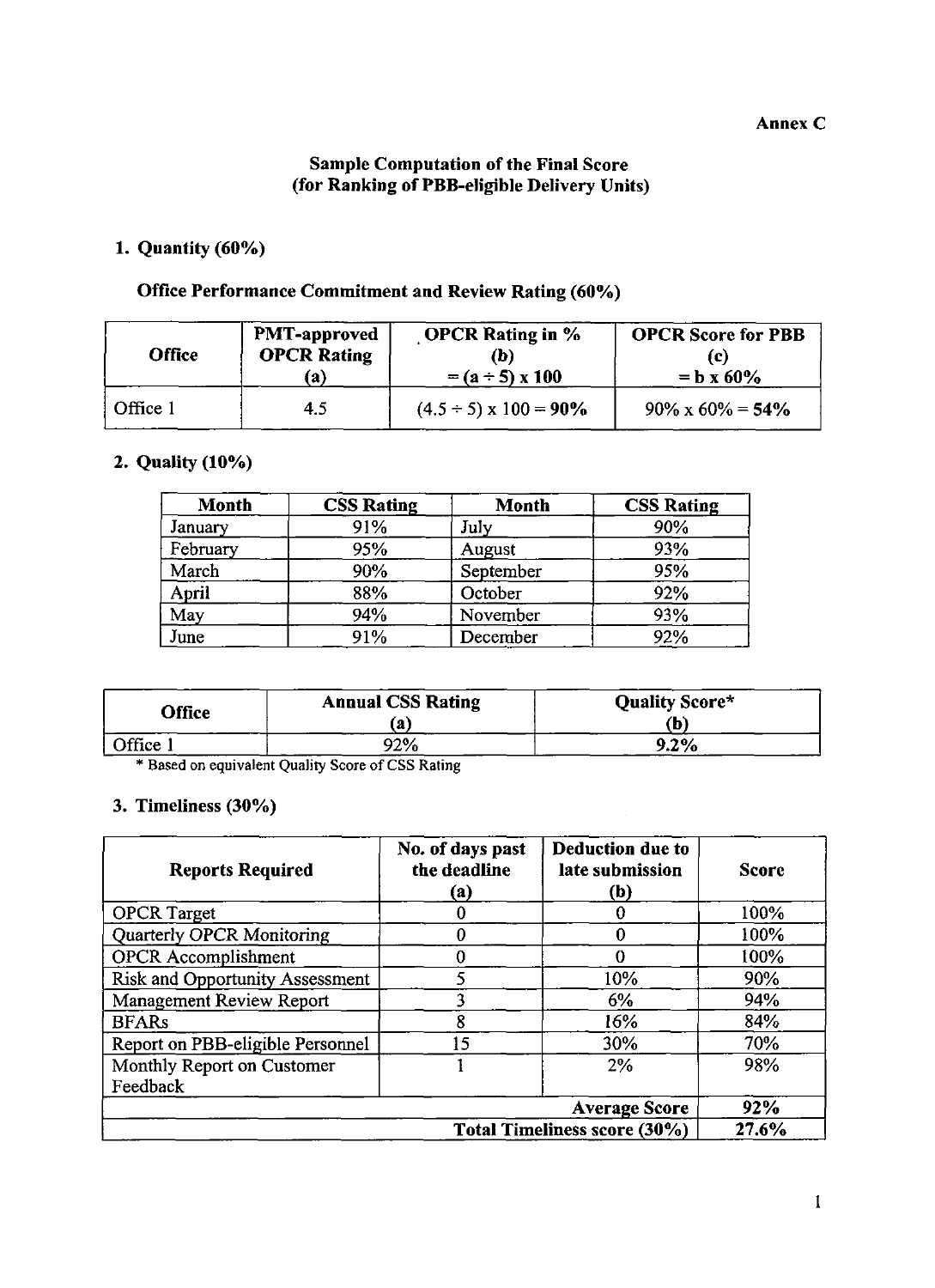## Final Score:

| Criteria       | <b>Score</b><br>(%) |
|----------------|---------------------|
| 1. Quantity    |                     |
| a. OPCR Rating | 54%                 |
| 2. Quality     | 9.2%                |
| 3. Timeliness  | 27.6%               |
| Total          | 90.8%               |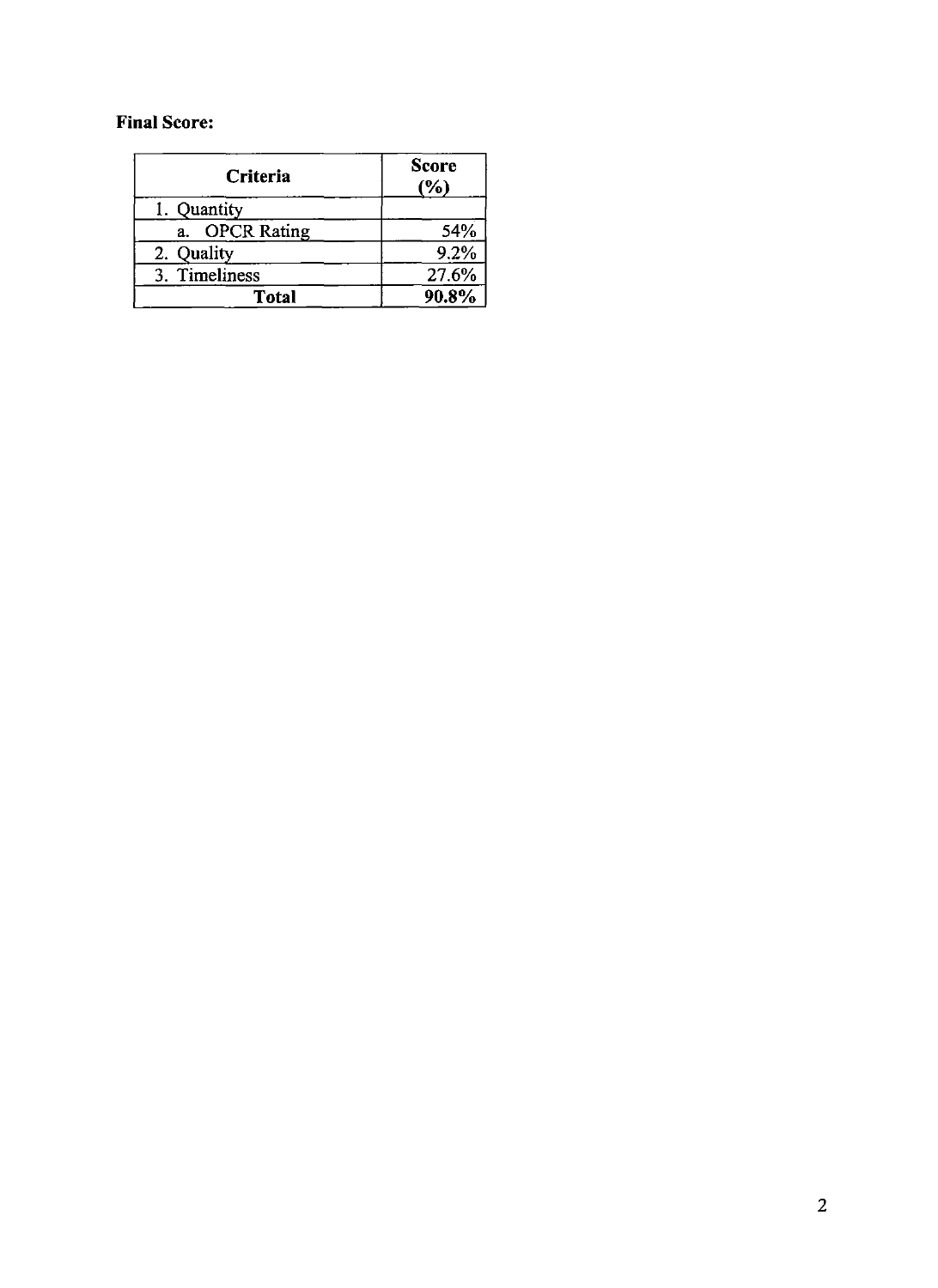#### ANNEX D

#### Form 1.0 REPORT ON RANKING OF OFFICES/DELIVERY UNITS

Department/Agency

#### I. SUMMARY OF INFORMATION REQUIRED

1.1 Total No. of Bureau/Offices/Attached Agencies/Delivery Units

 $\langle \sigma_{\rm{1}} \rangle$  .

1.2 Total No. of Bureaus/Attached Agencies/Delivery Units that achieved their performance targets \_

1.3 Total No.of Filled Positions as of December 31, <sup>2019</sup>

1.4 Total No, of Officials and Employees Entitled to PBB

1.5 Total Amount Required for Payment of PBB PHP

 $\sim 10^{-10}$ 

Page 1 of 4 Annex 7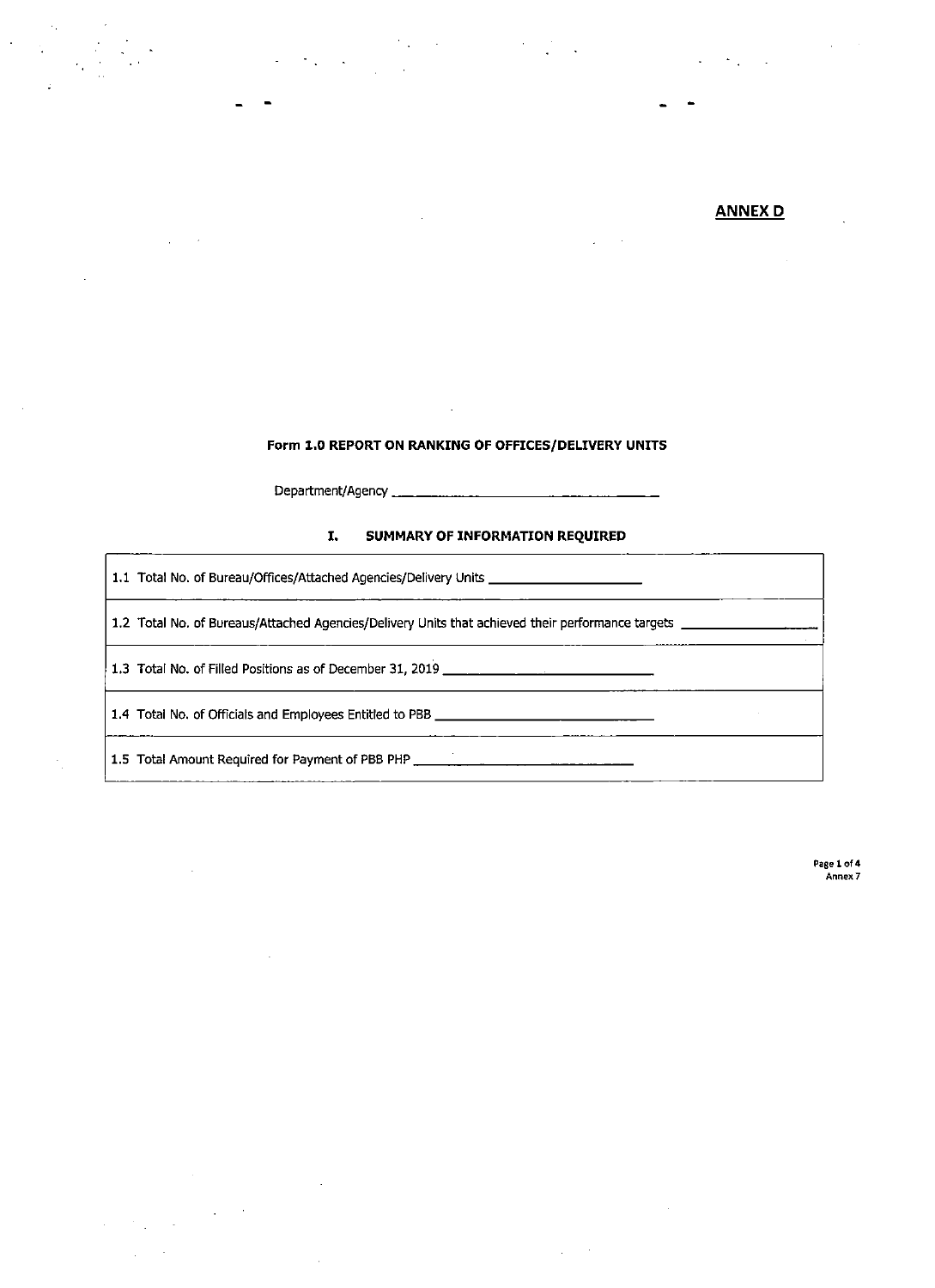## II. REPORT ON RANKING OF OFFICES/DELIVERY UNITS

|             | <b>Details for Head of Agency</b>       |                                |                              |                      |
|-------------|-----------------------------------------|--------------------------------|------------------------------|----------------------|
| <b>Name</b> | Salary Grade<br>(and Step<br>Increment) | <b>Monthly Basic</b><br>Salary | Months in service in<br>2019 | <b>Amount of PBB</b> |
|             |                                         |                                |                              |                      |

| <b>Name</b><br><b>Monthly Basic<br/>Salary</b><br>Months in service in<br>2019<br><b>Names of Bureaus/<br/>Offices/Attached<br/>Agencies/ Delivery<br/>Units</b><br><b>List of Employees</b><br>Rate of<br>Accomplishment<br>of Targets (in<br>(96)<br>Salary<br>Grade (and<br>Step<br>Increment)<br><b>Months</b><br>Monthly<br>Basic<br>Salary<br>Ranking<br><b>Names of Employee</b><br>in<br>service<br><u>in 2019</u><br>$2.1$ Best<br>Delivery Unit 1<br>$(10\%)$<br>Delivery Unit 2<br><b>TOTAL BEST</b> |  |  |  | II.<br>REPORT ON RANKING OF OFFICES/DELIVERY UNITS |  |                                                                                          |
|-----------------------------------------------------------------------------------------------------------------------------------------------------------------------------------------------------------------------------------------------------------------------------------------------------------------------------------------------------------------------------------------------------------------------------------------------------------------------------------------------------------------|--|--|--|----------------------------------------------------|--|------------------------------------------------------------------------------------------|
|                                                                                                                                                                                                                                                                                                                                                                                                                                                                                                                 |  |  |  | <b>Amount of PBB</b>                               |  |                                                                                          |
|                                                                                                                                                                                                                                                                                                                                                                                                                                                                                                                 |  |  |  |                                                    |  | <b>Details for Head of Agency<br/> Salary Grade Monthly<br/> (and Step Monthly Salar</b> |
|                                                                                                                                                                                                                                                                                                                                                                                                                                                                                                                 |  |  |  | Amount of PBB                                      |  |                                                                                          |
|                                                                                                                                                                                                                                                                                                                                                                                                                                                                                                                 |  |  |  |                                                    |  |                                                                                          |
| $\sim$                                                                                                                                                                                                                                                                                                                                                                                                                                                                                                          |  |  |  | Page 2 of 4<br>Annex 7                             |  |                                                                                          |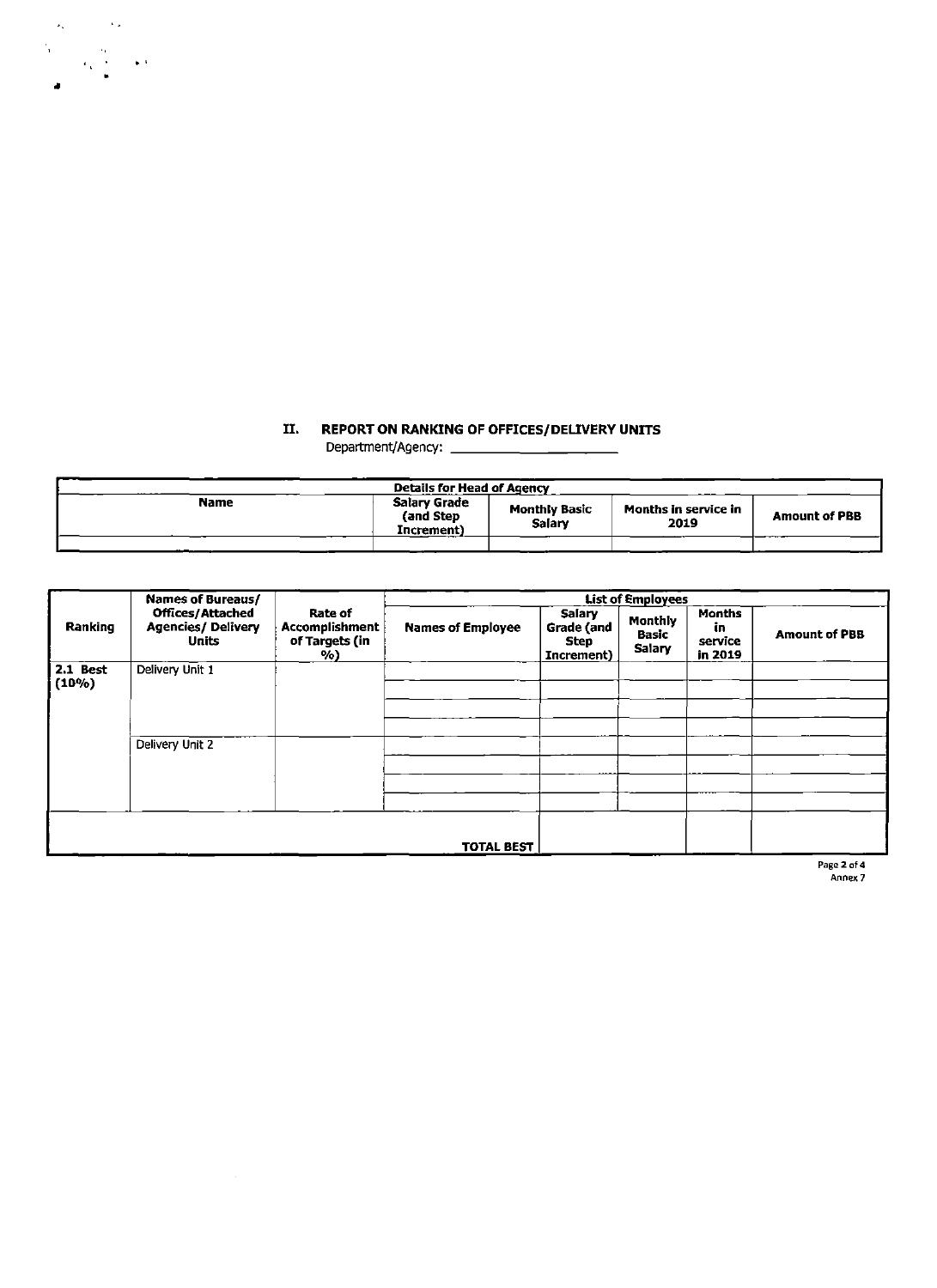| 2.2 Better<br>(25%)<br>Delivery Unit 1<br>Delivery Unit 2<br><b>TOTAL BETTER</b><br>$\mathbf{1}$<br>⊣<br>List of Employees<br><b>Names of Bureaus/<br/>Offices/Attached<br/>Agencies/<br/>Delivery Units</b><br>Rate of<br>Accomplishment<br>of Targets (in<br>(%)<br>Months<br>in<br>service<br>in 2019<br>Salary<br>Grade (and<br>Step<br>Increment)<br>Monthly<br>Basic<br>Salary<br>Ranking<br><b>Names of Employee</b><br><b>Amount of PBB</b><br>2.3 Good<br>(65%)<br>Delivery Unit 1<br>Delivery Unit 2<br><b>TOTAL GOOD</b><br>2.4 Did not<br>Delivery Unit 1<br>meet<br>Targets<br>(No PBB)<br>Delivery Unit 2<br><b>TOTAL POOR</b> | Page 3 of 4<br>Annex 7 |  |  |
|----------------------------------------------------------------------------------------------------------------------------------------------------------------------------------------------------------------------------------------------------------------------------------------------------------------------------------------------------------------------------------------------------------------------------------------------------------------------------------------------------------------------------------------------------------------------------------------------------------------------------------------------|------------------------|--|--|
|                                                                                                                                                                                                                                                                                                                                                                                                                                                                                                                                                                                                                                              |                        |  |  |
|                                                                                                                                                                                                                                                                                                                                                                                                                                                                                                                                                                                                                                              |                        |  |  |
|                                                                                                                                                                                                                                                                                                                                                                                                                                                                                                                                                                                                                                              |                        |  |  |
|                                                                                                                                                                                                                                                                                                                                                                                                                                                                                                                                                                                                                                              |                        |  |  |
|                                                                                                                                                                                                                                                                                                                                                                                                                                                                                                                                                                                                                                              |                        |  |  |
|                                                                                                                                                                                                                                                                                                                                                                                                                                                                                                                                                                                                                                              |                        |  |  |
|                                                                                                                                                                                                                                                                                                                                                                                                                                                                                                                                                                                                                                              |                        |  |  |
|                                                                                                                                                                                                                                                                                                                                                                                                                                                                                                                                                                                                                                              |                        |  |  |
|                                                                                                                                                                                                                                                                                                                                                                                                                                                                                                                                                                                                                                              |                        |  |  |
|                                                                                                                                                                                                                                                                                                                                                                                                                                                                                                                                                                                                                                              |                        |  |  |
|                                                                                                                                                                                                                                                                                                                                                                                                                                                                                                                                                                                                                                              |                        |  |  |
|                                                                                                                                                                                                                                                                                                                                                                                                                                                                                                                                                                                                                                              |                        |  |  |
|                                                                                                                                                                                                                                                                                                                                                                                                                                                                                                                                                                                                                                              |                        |  |  |
|                                                                                                                                                                                                                                                                                                                                                                                                                                                                                                                                                                                                                                              |                        |  |  |
|                                                                                                                                                                                                                                                                                                                                                                                                                                                                                                                                                                                                                                              |                        |  |  |